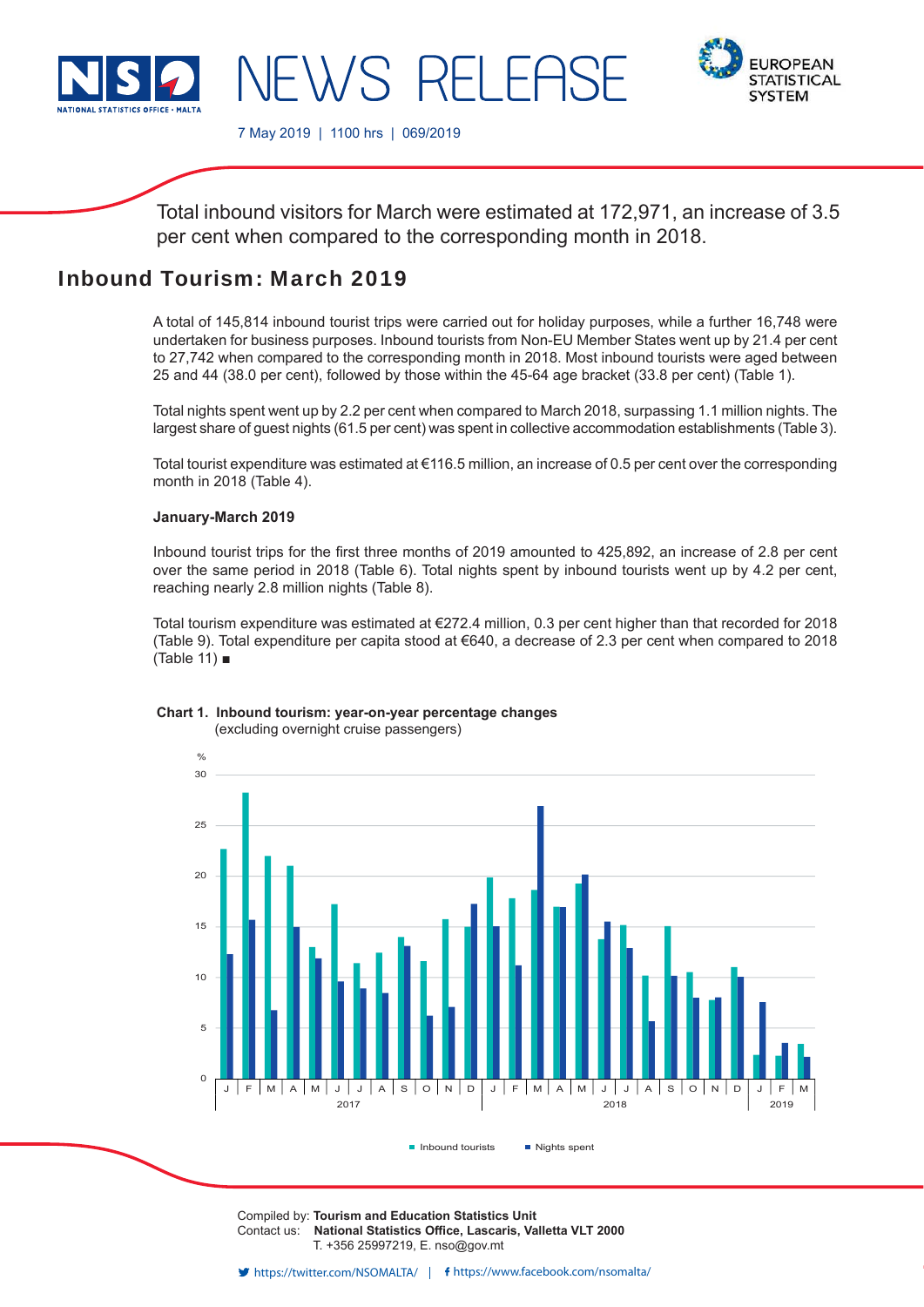| <b>Characteristics</b>                                         | <b>March</b> |         |         | Change    | Percentage<br>change |
|----------------------------------------------------------------|--------------|---------|---------|-----------|----------------------|
|                                                                | 2017         | 2018    | 2019    | 2019/2018 |                      |
| <b>Total inbound visitors</b>                                  | 141,266      | 167,197 | 172,971 | 5,773     | 3.5                  |
| Overnight cruise passengers                                    | 344          |         |         |           |                      |
| <b>Inbound tourists</b>                                        | 140,922      | 167,197 | 172,971 | 5,773     | 3.5                  |
| <b>Mode of travel</b>                                          |              |         |         |           |                      |
| Air                                                            | 138,298      | 164,334 | 169,579 | 5,244     | 3.2                  |
| Sea                                                            | 2,624        | 2,863   | 3,392   |           |                      |
| <b>Sex</b>                                                     |              |         |         |           |                      |
| <b>Males</b>                                                   | 75,899       | 83,453  | 85,514  | 2,061     | 2.5                  |
| Females                                                        | 65,023       | 83,745  | 87,457  | 3,712     | 4.4                  |
| Age group                                                      |              |         |         |           |                      |
| $0 - 24$                                                       | 21,671       | 29,835  | 26,077  | $-3,758$  | $-12.6$              |
| 25-44                                                          | 47,295       | 58,245  | 65,672  | 7,427     | 12.8                 |
| 45-64                                                          | 47,783       | 54,520  | 58,520  | 3,999     | 7.3                  |
| 65 or more                                                     | 24,173       | 24,597  | 22,702  | $-1,895$  | $-7.7$               |
| <b>Markets</b>                                                 |              |         |         |           |                      |
| EU                                                             | 123,063      | 144,345 | 145,229 |           |                      |
| of which: Euro area                                            | 72,619       | 83,883  | 81,967  | $-1,916$  | $-2.3$               |
| Non-EU                                                         | 17,859       | 22,853  | 27,742  | 4,889     | 21.4                 |
| Purpose of visit                                               |              |         |         |           |                      |
| Holiday                                                        | 105,080      | 137,504 | 145,814 | 8,310     | 6.0                  |
| Business and professional                                      | 20,017       | 15,673  | 16,748  |           |                      |
| Other (including educational,<br>religious and health tourism) | 15,825       | 14,020  | 10,409  | $-3,611$  | $-25.8$              |
| <b>Organisation of stay</b>                                    |              |         |         |           |                      |
| Package                                                        | 55,938       | 66,403  | 63,592  | $-2,811$  | $-4.2$               |
| Non-package                                                    | 84,984       | 100,794 | 109,378 | 8,584     | 8.5                  |
| Frequency                                                      |              |         |         |           |                      |
| First-time tourists                                            | 99,122       | 125,180 | 125,671 |           |                      |
| Repeat tourists                                                | 41,800       | 42,017  | 47,300  | 5,283     | 12.6                 |
| once a year or less                                            | 28,353       | 29,053  | 33,401  | 4,348     | 15.0                 |
| more than once a year                                          | 13,447       | 12,965  | 13,899  |           |                      |
| <b>Duration of visit</b>                                       |              |         |         |           |                      |
| 1-3 nights                                                     | 42,347       | 41,487  | 49,642  | 8,155     | 19.7                 |
| 4-6 nights                                                     | 42,067       | 54,972  | 57,472  | 2,500     | 4.5                  |
| 7 nights or more                                               | 56,508       | 70,738  | 65,857  | $-4,881$  | $-6.9$               |
| Average length of stay (nights)                                | 6.1          | 6.5     | 6.4     | $-0.1$    |                      |

Notes:

1. Totals may not add up due to rounding.

2. Changes denoted by the dash symbol (-) should be treated with caution. For more information, please refer to methodological note 5.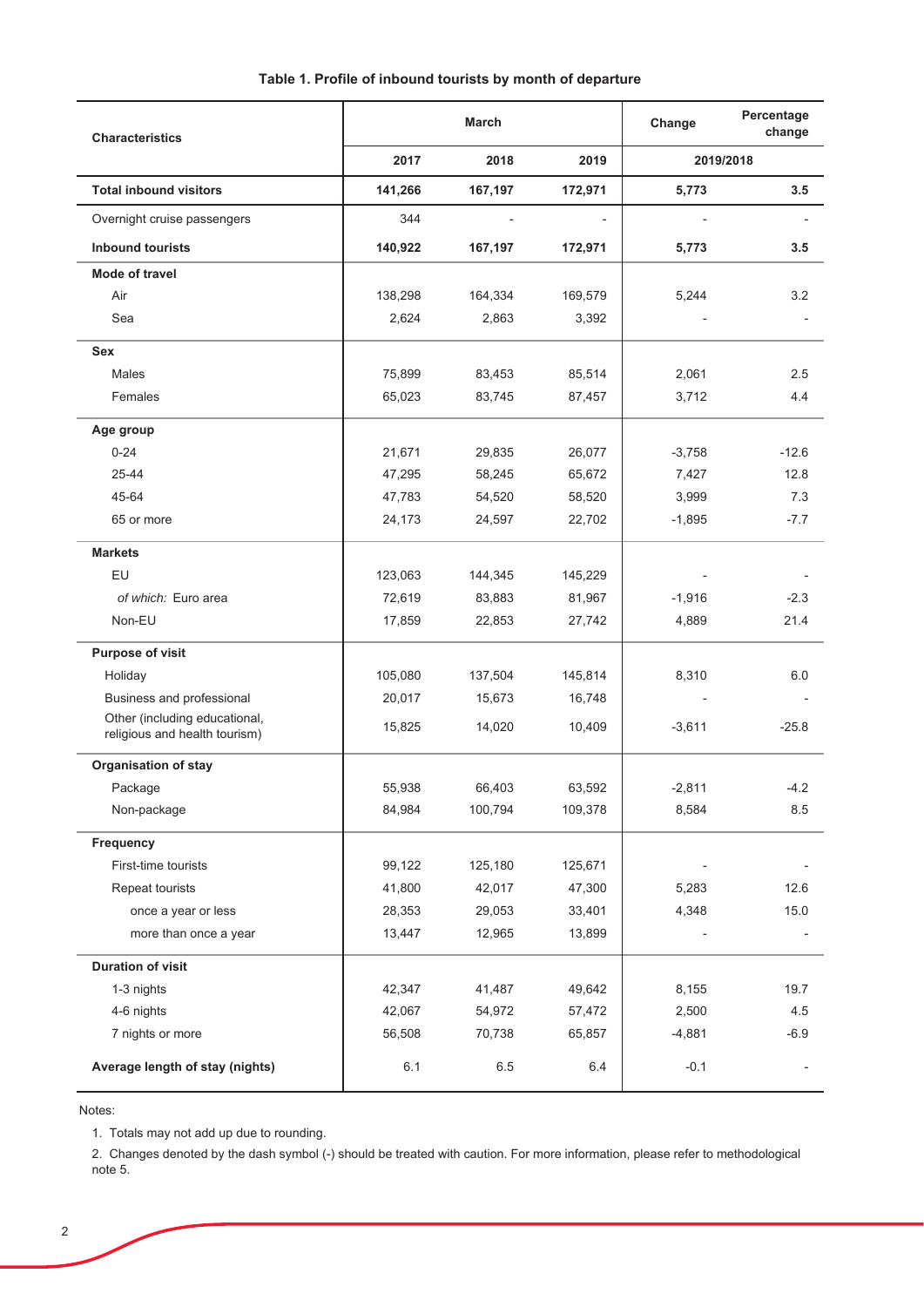#### Table 2. Inbound tourists by month of departure and type of accommodation

| Type of accommodation       |         | March   | Change  | Percentage<br>change     |        |
|-----------------------------|---------|---------|---------|--------------------------|--------|
|                             | 2017    | 2018    | 2019    | 2019/2018                |        |
| <b>Rented accommodation</b> | 127,973 | 147,282 | 154,590 | 7,308                    | 5.0    |
| Collective                  | 107,660 | 117,730 | 124,297 | 6,567                    | 5.6    |
| Other rented                | 20,313  | 29,552  | 30,293  | $\overline{\phantom{0}}$ |        |
| Non-rented accommodation    | 12,949  | 19,915  | 18,380  | $-1.535$                 | $-7.7$ |
| <b>Total tourists</b>       | 140,922 | 167,197 | 172,971 | 5,773                    | 3.5    |

Notes:

1. Totals may not add up due to rounding.

2. Changes denoted by the dash symbol (-) should be treated with caution. For more information, please refer to methodological note 5.

#### Table 3. Total nights spent by inbound tourists by month of departure and type of accommodation

| Type of accommodation       |         | March     | Change    | Percentage<br>change     |        |
|-----------------------------|---------|-----------|-----------|--------------------------|--------|
|                             | 2017    | 2018      | 2019      | 2019/2018                |        |
| <b>Rented accommodation</b> | 762,477 | 935,698   | 959,499   | 23.801                   | 2.5    |
| Collective                  | 602.191 | 690.095   | 683,148   | $-6.947$                 | $-1.0$ |
| Other rented                | 160.286 | 245.603   | 276,350   | $\overline{\phantom{0}}$ |        |
| Non-rented accommodation    | 94,443  | 152,119   | 151,775   | $-344$                   | $-0.2$ |
| <b>Total nights</b>         | 856,920 | 1,087,817 | 1,111,273 | 23,456                   | 2.2    |

Notes:

1. Totals may not add up due to rounding.

2. Changes denoted by the dash symbol (-) should be treated with caution. For more information, please refer to methodological note 5.

#### Table 4. Total expenditure by inbound tourists by month of departure and expenditure category

|                             |              |         |         |           | € 000                |
|-----------------------------|--------------|---------|---------|-----------|----------------------|
| <b>Expenditure category</b> | <b>March</b> |         |         | Change    | Percentage<br>change |
|                             | 2017         | 2018    | 2019    | 2019/2018 |                      |
| Package                     | 29,180       | 37,132  | 34,825  | $-2,307$  | $-6.2$               |
| Non-package                 | 30,816       | 36,911  | 38,557  | 1,646     | 4.5                  |
| Air/sea fares               | 15,305       | 17,608  | 17,563  | $-45$     | $-0.3$               |
| Accommodation               | 15,511       | 19,303  | 20,994  | 1,691     | 8.8                  |
| Other expenditure           | 36,472       | 41,954  | 43,147  | 1,193     | 2.8                  |
| <b>Total expenditure</b>    | 96,469       | 115,997 | 116,528 | 532       | 0.5                  |

Notes:

1. Expenditure estimates are rounded to the nearest thousand Euro.

2. Totals may not add up due to rounding.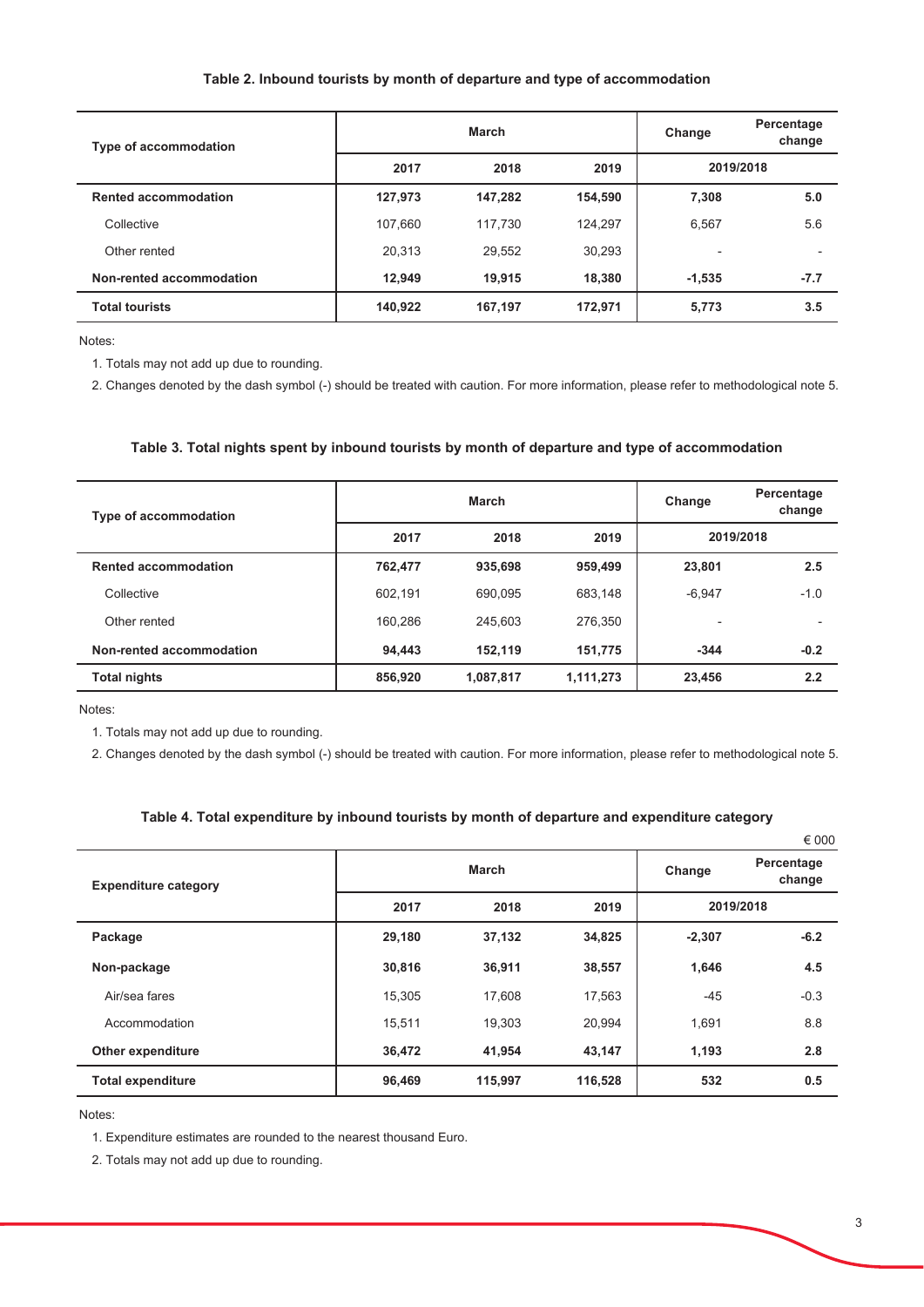### Table 5. Inbound tourists, nights spent and total expenditure by month of departure and country of residence

| <b>Country of residence</b> |                                                                                                                                |         | <b>March</b> |           | Change    | Percentage<br>change |
|-----------------------------|--------------------------------------------------------------------------------------------------------------------------------|---------|--------------|-----------|-----------|----------------------|
|                             |                                                                                                                                | 2017    | 2018         | 2019      |           | 2019/2018            |
|                             | EU                                                                                                                             | 123,063 | 144,345      | 145,229   |           |                      |
|                             | of which:                                                                                                                      |         |              |           |           |                      |
|                             | France                                                                                                                         | 7,705   | 10,765       | 12,077    |           |                      |
| Tourists                    | Germany                                                                                                                        | 15,803  | 19,518       | 17,103    | $-2,415$  | $-12.4$              |
|                             | Italy                                                                                                                          | 24,064  | 27,293       | 25,486    | $-1,808$  | $-6.6$               |
|                             | United Kingdom                                                                                                                 | 36,989  | 41,035       | 43,033    | 1,999     | 4.9                  |
|                             | Non-EU                                                                                                                         | 17,859  | 22,853       | 27,742    | 4,889     | 21.4                 |
|                             | <b>Total</b>                                                                                                                   | 140,922 | 167,197      | 172,971   | 5,773     | 3.5                  |
|                             | EU                                                                                                                             | 720,908 | 882,698      | 870,402   |           |                      |
|                             | of which:                                                                                                                      |         |              |           |           |                      |
|                             | France                                                                                                                         | 40,635  | 62,155       | 71,851    |           |                      |
|                             | Germany                                                                                                                        | 100,467 | 131,057      | 119,173   | $-11,884$ | $-9.1$               |
| Nights                      | Italy                                                                                                                          | 121,273 | 144,191      | 136,785   | $-7,405$  | $-5.1$               |
|                             | United Kingdom                                                                                                                 | 258,651 | 280,659      | 271,337   | $-9,322$  | $-3.3$               |
|                             | Non-EU                                                                                                                         | 136,012 | 205,120      | 240,872   | 35,752    | 17.4                 |
|                             | <b>Total</b>                                                                                                                   | 856,920 | 1,087,817    | 1,111,273 | 23,456    | 2.2                  |
|                             | EU                                                                                                                             | 76,254  | 90,233       | 86,348    |           |                      |
|                             | of which:                                                                                                                      |         |              |           |           |                      |
|                             | France                                                                                                                         | 5,184   | 7,190        | 7,257     |           |                      |
| Expenditure<br>(000)        | Germany                                                                                                                        | 11,573  | 14,479       | 12,665    | $-1,813$  | $-12.5$              |
|                             | Italy                                                                                                                          | 11,826  | 13,251       | 12,099    | $-1,152$  | $-8.7$               |
|                             | United Kingdom                                                                                                                 | 23,857  | 26,311       | 27,373    | 1,061     | 4.0                  |
|                             | Non-EU                                                                                                                         | 20,215  | 25,763       | 30,180    | 4,417     | 17.1                 |
|                             | <b>Total</b>                                                                                                                   | 96,469  | 115,997      | 116,528   | 532       | 0.5                  |
| Notes:                      |                                                                                                                                |         |              |           |           |                      |
|                             | 1. Expenditure estimates are rounded to the nearest thousand Euro.                                                             |         |              |           |           |                      |
|                             | 2. Totals may not add up due to rounding.                                                                                      |         |              |           |           |                      |
| note 5.                     | 3. Changes denoted by the dash symbol (-) should be treated with caution. For more information, please refer to methodological |         |              |           |           |                      |

3. Changes denoted by the dash symbol (-) should be treated with caution. For more information, please refer to methodological note 5.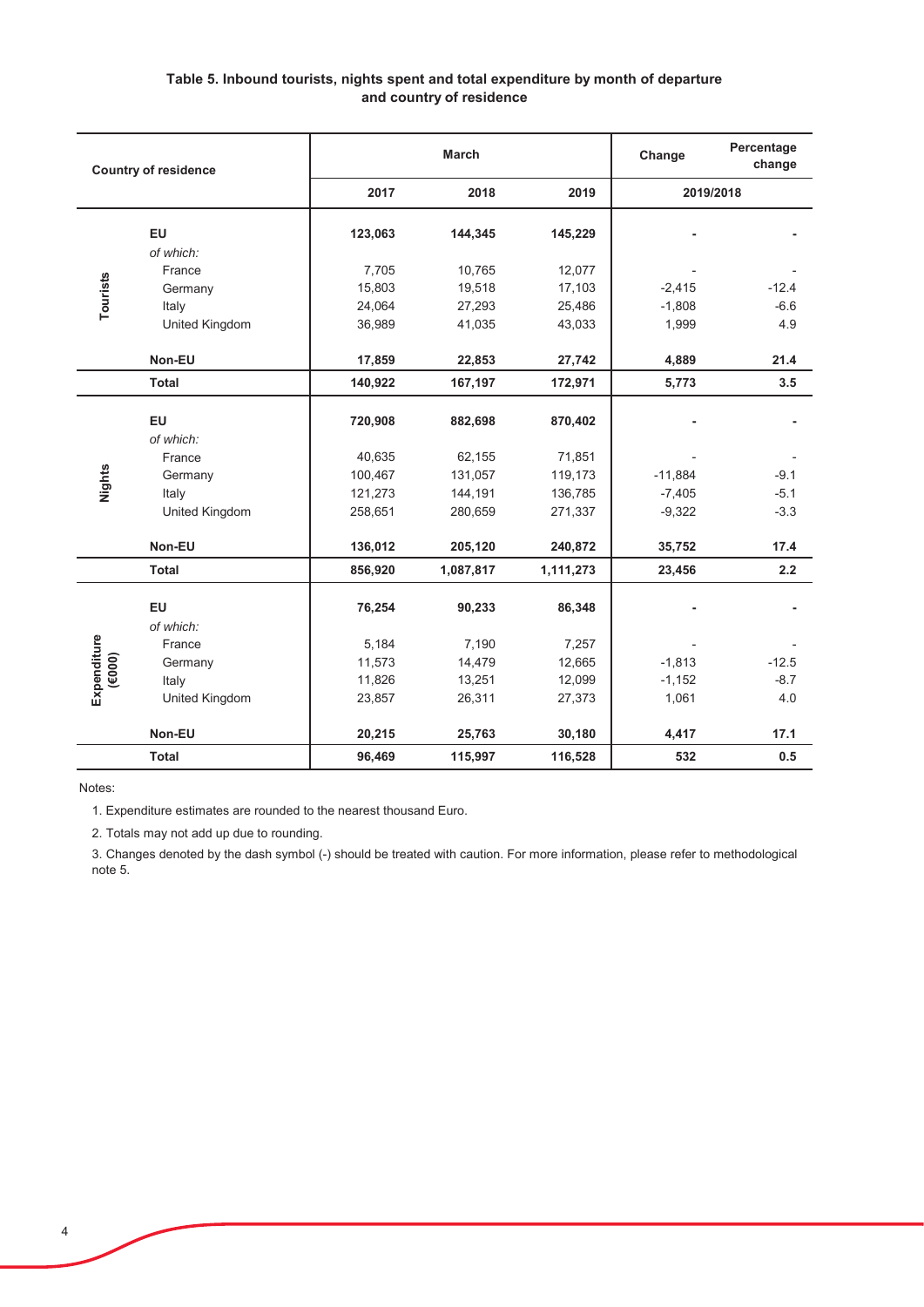| <b>Characteristics</b>                                         | January-March |         |         | Change    | Percentage<br>change     |
|----------------------------------------------------------------|---------------|---------|---------|-----------|--------------------------|
|                                                                | 2017          | 2018    | 2019    |           | 2019/2018                |
| <b>Total inbound visitors</b>                                  | 348,890       | 414,400 | 425,892 | 11,492    | 2.8                      |
| Overnight cruise passengers                                    | 344           |         |         |           |                          |
| <b>Inbound tourists</b>                                        | 348,890       | 414,400 | 425,892 | 11,492    | 2.8                      |
| Mode of travel                                                 |               |         |         |           |                          |
| Air                                                            | 342,163       | 407,215 | 417,353 | 10,138    | 2.5                      |
| Sea                                                            | 6,727         | 7,185   | 8,538   |           |                          |
| <b>Sex</b>                                                     |               |         |         |           |                          |
| Males                                                          | 188,080       | 214,410 | 214,873 |           |                          |
| Females                                                        | 160,810       | 199,990 | 211,019 | 11,028    | 5.5                      |
| Age group                                                      |               |         |         |           |                          |
| $0 - 24$                                                       | 54,761        | 66,002  | 68,442  | 2,441     | 3.7                      |
| 25-44                                                          | 123,565       | 153,442 | 169,880 | 16,438    | 10.7                     |
| 45-64                                                          | 118,140       | 137,986 | 138,316 |           |                          |
| 65 or more                                                     | 52,423        | 56,971  | 49,253  | $-7,718$  | $-13.5$                  |
| <b>Markets</b>                                                 |               |         |         |           |                          |
| EU                                                             | 304,076       | 356,906 | 359,907 | 3,001     | 0.8                      |
| of which: Euro area                                            | 180,590       | 207,497 | 206,949 |           |                          |
| Non-EU                                                         | 44,814        | 57,494  | 65,985  | 8,491     | 14.8                     |
| <b>Purpose of visit</b>                                        |               |         |         |           |                          |
| Holiday                                                        | 278,340       | 347,174 | 364,020 | 16,846    | 4.9                      |
| Business and professional                                      | 43,443        | 41,439  | 40,985  |           |                          |
| Other (including educational,<br>religious and health tourism) | 27,107        | 25,787  | 20,886  | $-4,901$  | $-19.0$                  |
| Organisation of stay                                           |               |         |         |           |                          |
| Package                                                        | 124,700       | 155,581 | 139,693 | $-15,888$ | $-10.2$                  |
| Non-package                                                    | 224,190       | 258,820 | 286,199 | 27,380    | 10.6                     |
| Frequency                                                      |               |         |         |           |                          |
| First-time tourists                                            | 238,424       | 304,163 | 305,567 |           |                          |
| Repeat tourists                                                | 110,466       | 110,237 | 120,325 | 10,088    | 9.2                      |
| once a year or less                                            | 74,182        | 74,933  | 81,507  | 6,574     | 8.8                      |
| more than once a year                                          | 36,284        | 35,303  | 38,818  | 3,514     | 10.0                     |
| <b>Duration of visit</b>                                       |               |         |         |           |                          |
| 1-3 nights                                                     | 100,804       | 111,524 | 129,859 | 18,334    | 16.4                     |
| 4-6 nights                                                     | 104,590       | 132,543 | 135,397 | 2,854     | 2.2                      |
| 7 nights or more                                               | 143,495       | 170,333 | 160,636 | $-9,696$  | $-5.7$                   |
| Average length of stay (nights)                                | 6.5           | 6.5     | 6.6     | 0.1       | $\overline{\phantom{a}}$ |

Notes:

1. Totals may not add up due to rounding.

2. Changes denoted by the dash symbol (-) should be treated with caution. For more information, please refer to methodological  $2.51<sub>cm</sub>$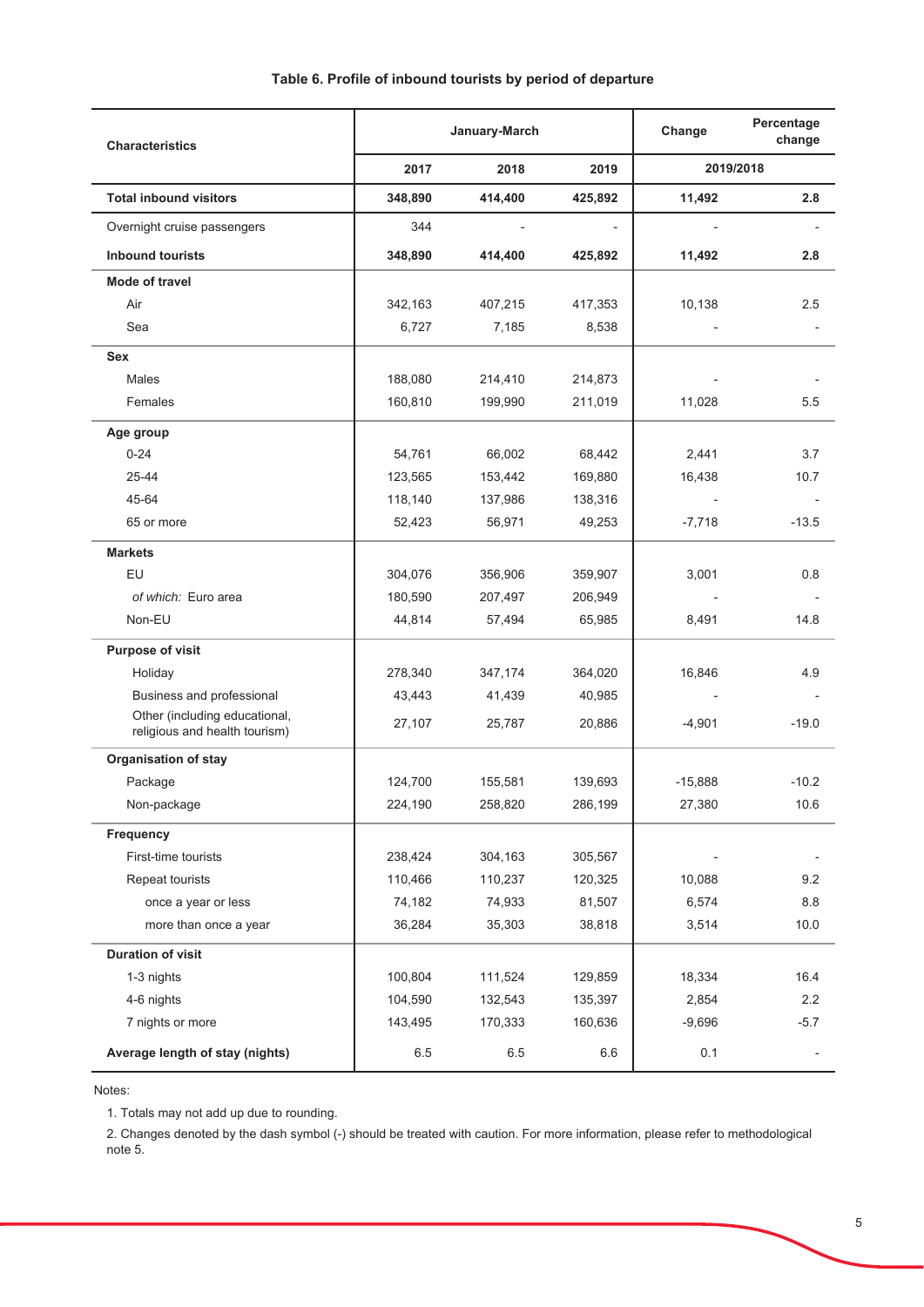#### Table 7. Inbound tourists by period of departure and type of accommodation

| <b>Type of accommodation</b> |         | January-March | Change  | Percentage<br>change |      |
|------------------------------|---------|---------------|---------|----------------------|------|
|                              | 2017    | 2018          | 2019    | 2019/2018            |      |
| <b>Rented accommodation</b>  | 308,779 | 362,804       | 373,144 | 10.340               | 2.9  |
| Collective                   | 257,311 | 296.919       | 295,637 |                      |      |
| Other rented                 | 51.468  | 65.885        | 77,507  | 11.622               | 17.6 |
| Non-rented accommodation     | 40,111  | 51,596        | 52,748  |                      | ۰    |
| <b>Total tourists</b>        | 348,890 | 414,400       | 425,892 | 11,492               | 2.8  |

Notes:

1. Totals may not add up due to rounding.

2. Changes denoted by the dash symbol (-) should be treated with caution. For more information, please refer to methodological note 5.

### Table 8. Total nights spent by inbound tourists by period of departure and type of accommodation

| <b>Type of accommodation</b> |           | January-March | Change    | Percentage<br>change     |      |
|------------------------------|-----------|---------------|-----------|--------------------------|------|
|                              | 2017      | 2018          | 2019      | 2019/2018                |      |
| <b>Rented accommodation</b>  | 1,924,980 | 2,228,036     | 2,302,374 | 74.338                   | 3.3  |
| Collective                   | 1,479,398 | 1.679.098     | 1,586,149 | $\overline{\phantom{0}}$ |      |
| Other rented                 | 445,582   | 548.938       | 716.225   | 167.287                  | 30.5 |
| Non-rented accommodation     | 341,977   | 456.205       | 495,908   |                          | ۰    |
| <b>Total nights</b>          | 2,266,957 | 2.684.241     | 2,798,282 | 114.041                  | 4.2  |

Notes:

1. Totals may not add up due to rounding.

2. Changes denoted by the dash symbol (-) should be treated with caution. For more information, please refer to methodological note 5.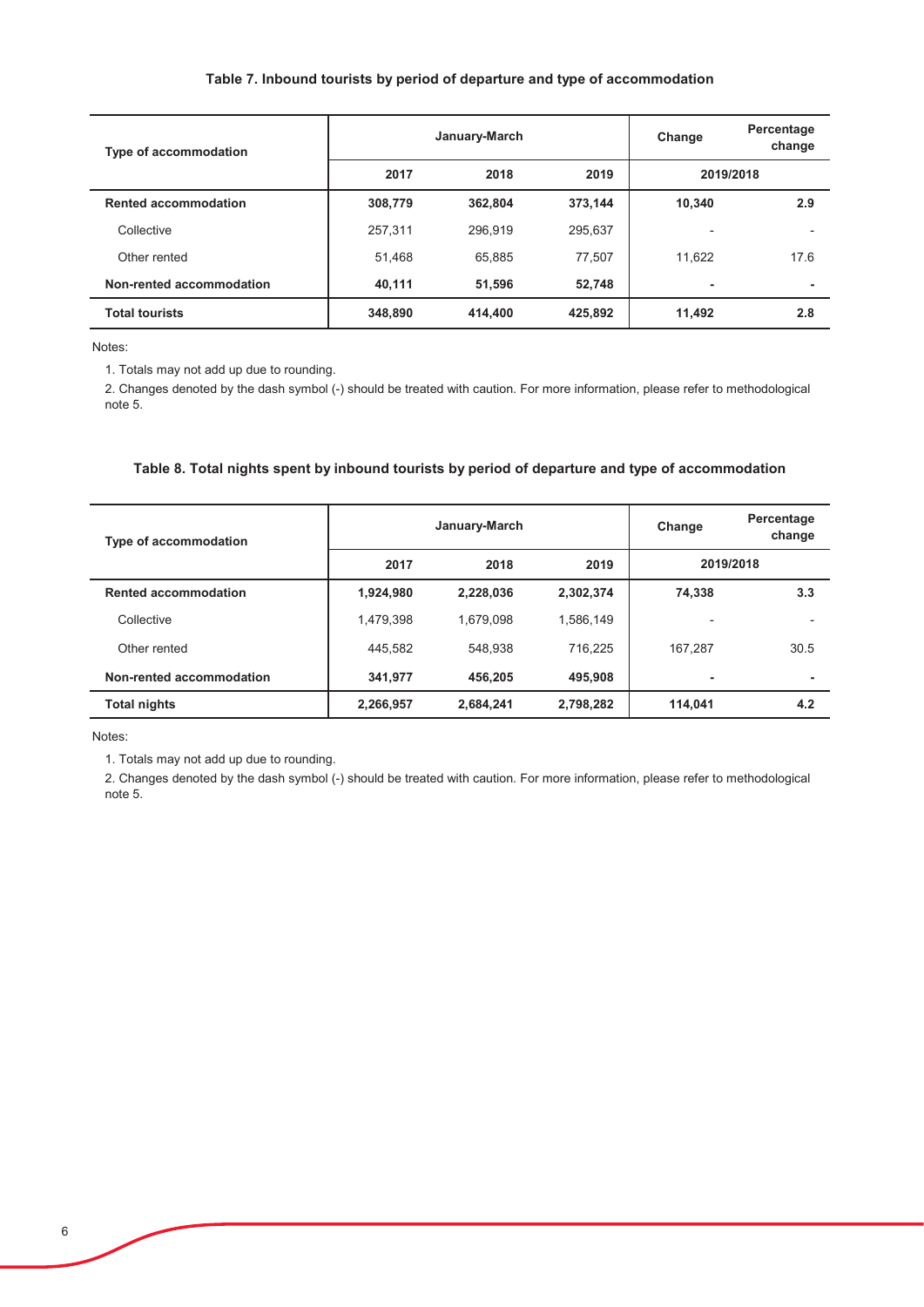### Table 9. Inbound tourists, nights spent and total expenditure by period of departure and country of residence

| <b>Country of residence</b> |                                                                                                                                                                                                                          |                     | January-March   |                  |                 | Percentage<br>change |
|-----------------------------|--------------------------------------------------------------------------------------------------------------------------------------------------------------------------------------------------------------------------|---------------------|-----------------|------------------|-----------------|----------------------|
|                             |                                                                                                                                                                                                                          | 2017                | 2018            | 2019             | 2019/2018       |                      |
|                             | Australia                                                                                                                                                                                                                | 2,374               | 2,847           | 3,276            | ÷,              |                      |
|                             | Austria                                                                                                                                                                                                                  | 4,843               | 7,697           | 4,831            | $-2,866$        | $-37.2$              |
|                             | Belgium                                                                                                                                                                                                                  | 15,277              | 12,984          | 12,810           |                 |                      |
|                             | France                                                                                                                                                                                                                   | 22,185              | 26,317          | 30,261           | 3,944           | 15.0                 |
|                             | Germany                                                                                                                                                                                                                  | 35,325              | 46,522          | 38,233           | $-8,289$        | $-17.8$              |
|                             | Hungary                                                                                                                                                                                                                  | 2,718 <sup>u</sup>  | 3,988           | 4,689            |                 |                      |
|                             | Ireland                                                                                                                                                                                                                  | 5,396               | 6,778           | 6,517            |                 |                      |
| Tourists                    | Italy                                                                                                                                                                                                                    | 61,188              | 69,627          | 65,696           | $-3,931$        | $-5.6$               |
|                             | Netherlands                                                                                                                                                                                                              | 8,560               | 9,294           | 7,317            | $-1,977$        | $-21.3$              |
|                             | Poland                                                                                                                                                                                                                   | 12,944              | 19,810          | 20,911           |                 |                      |
|                             | Scandinavia*                                                                                                                                                                                                             | 11,277              | 15,658          | 14,897           |                 |                      |
|                             | Spain                                                                                                                                                                                                                    | 13,372              | 11,614          | 17,892           | 6,279           | 54.1                 |
|                             | Switzerland                                                                                                                                                                                                              | 5,031               | 5,756           | 5,738            |                 |                      |
|                             | United Kingdom<br><b>USA</b>                                                                                                                                                                                             | 90,872              | 100,602         | 101,478          |                 | 39.9                 |
|                             | Other                                                                                                                                                                                                                    | 4,945<br>52,582     | 6,227<br>68,680 | 8,712<br>82,635  | 2,485<br>13,955 | 20.3                 |
|                             | Total                                                                                                                                                                                                                    | 348,890             | 414,400         | 425,892          | 11,492          | 2.8                  |
|                             | Australia                                                                                                                                                                                                                | 29,816              | 53,386          | 30,308           | ÷.              |                      |
|                             | Austria                                                                                                                                                                                                                  | 28,918              | 46,584          | 27,053           | $-19,531$       | $-41.9$              |
|                             | Belgium                                                                                                                                                                                                                  | 75,989              | 66,596          | 78,281           |                 |                      |
|                             | France                                                                                                                                                                                                                   | 122,048             | 156,042         | 188,554          | 32,512          | 20.8                 |
|                             | Germany                                                                                                                                                                                                                  | 231,747             | 313,249         | 254,553          | $-58,697$       | $-18.7$              |
|                             | Hungary                                                                                                                                                                                                                  | 16,201 <sup>u</sup> | 20,785          | 20,325           |                 |                      |
|                             | Ireland                                                                                                                                                                                                                  | 33,883              | 42,559          | 42,452           |                 |                      |
|                             | Italy                                                                                                                                                                                                                    | 317,304             | 368,538         | 387,565          | 19,028          | 5.2                  |
| Nights                      | Netherlands                                                                                                                                                                                                              | 55,665              | 52,824          | 62,179           | 9,356           | 17.7                 |
|                             | Poland                                                                                                                                                                                                                   | 77,363              | 117,204         | 126,538          |                 |                      |
|                             | Scandinavia*                                                                                                                                                                                                             | 76,233              | 112,969         | 97,245           |                 |                      |
|                             | Spain                                                                                                                                                                                                                    | 63,784              | 57,567          | 84,587           | 27,020          | 46.9                 |
|                             | Switzerland                                                                                                                                                                                                              | 32,155              | 43,252          | 37,581           |                 |                      |
|                             | United Kingdom                                                                                                                                                                                                           | 678,499             | 672,612         | 642,766          |                 |                      |
|                             | <b>USA</b>                                                                                                                                                                                                               | 28,611              | 39,031          | 47,811           | 8,781           | 22.5                 |
|                             | Other                                                                                                                                                                                                                    | 398,740             | 521,045         | 670,483          | 149,438         | 28.7                 |
|                             | Total                                                                                                                                                                                                                    | 2,266,957           | 2,684,241       | 2,798,282        | 114,041         | 4.2                  |
|                             | Australia                                                                                                                                                                                                                | 3,689               | 3,829           | 4,518            |                 |                      |
|                             | Austria                                                                                                                                                                                                                  | 3,982               | 6,221           | 3,315            | $-2,906$        | $-46.7$              |
|                             | Belgium                                                                                                                                                                                                                  | 8,715               | 7,228           | 6,993            |                 |                      |
|                             | France                                                                                                                                                                                                                   | 14,363              | 17,109          | 17,767           | 659             | 3.8                  |
|                             | Germany                                                                                                                                                                                                                  | 25,457              | 31,874          | 25,521           | $-6,354$        | $-19.9$              |
|                             | Hungary                                                                                                                                                                                                                  | $1,508^u$           | 2,085           | 2,056            |                 |                      |
|                             | Ireland                                                                                                                                                                                                                  | 3,587               | 4,486           | 4,452            |                 |                      |
| (6000)                      | Italy                                                                                                                                                                                                                    | 30,408              | 33,520          | 30,483           | $-3,037$        | $-9.1$               |
| Expenditure                 | Netherlands                                                                                                                                                                                                              | 5,908               | 5,481<br>10,278 | 4,459            | $-1,022$        | $-18.6$              |
|                             | Poland<br>Scandinavia*                                                                                                                                                                                                   | 6,709<br>9,350      | 12,746          | 10,861<br>10,966 |                 |                      |
|                             | Spain                                                                                                                                                                                                                    | 7,035               | 6,543           | 7,428            | 885             | 13.5                 |
|                             | Switzerland                                                                                                                                                                                                              | 4,733               | 5,639           | 4,750            |                 |                      |
|                             | United Kingdom                                                                                                                                                                                                           | 58,284              | 61,051          | 61,649           |                 |                      |
|                             | <b>USA</b>                                                                                                                                                                                                               | 4,964               | 6,308           | 8,255            | 1,947           | 30.9                 |
|                             | Other                                                                                                                                                                                                                    | 48,515              | 57,057          | 68,898           | 11,841          | 20.8                 |
|                             | Total                                                                                                                                                                                                                    | 237,208             | 271,456         | 272,371          | 914             | 0.3                  |
| Notes:                      | " Under represented - between 20 and 49 sample observations.<br>* Denmark, Finland, Norway and Sweden<br>1. Expenditure estimates are rounded to the nearest thousand Euro.<br>2. Totals may not add up due to rounding. |                     |                 |                  |                 |                      |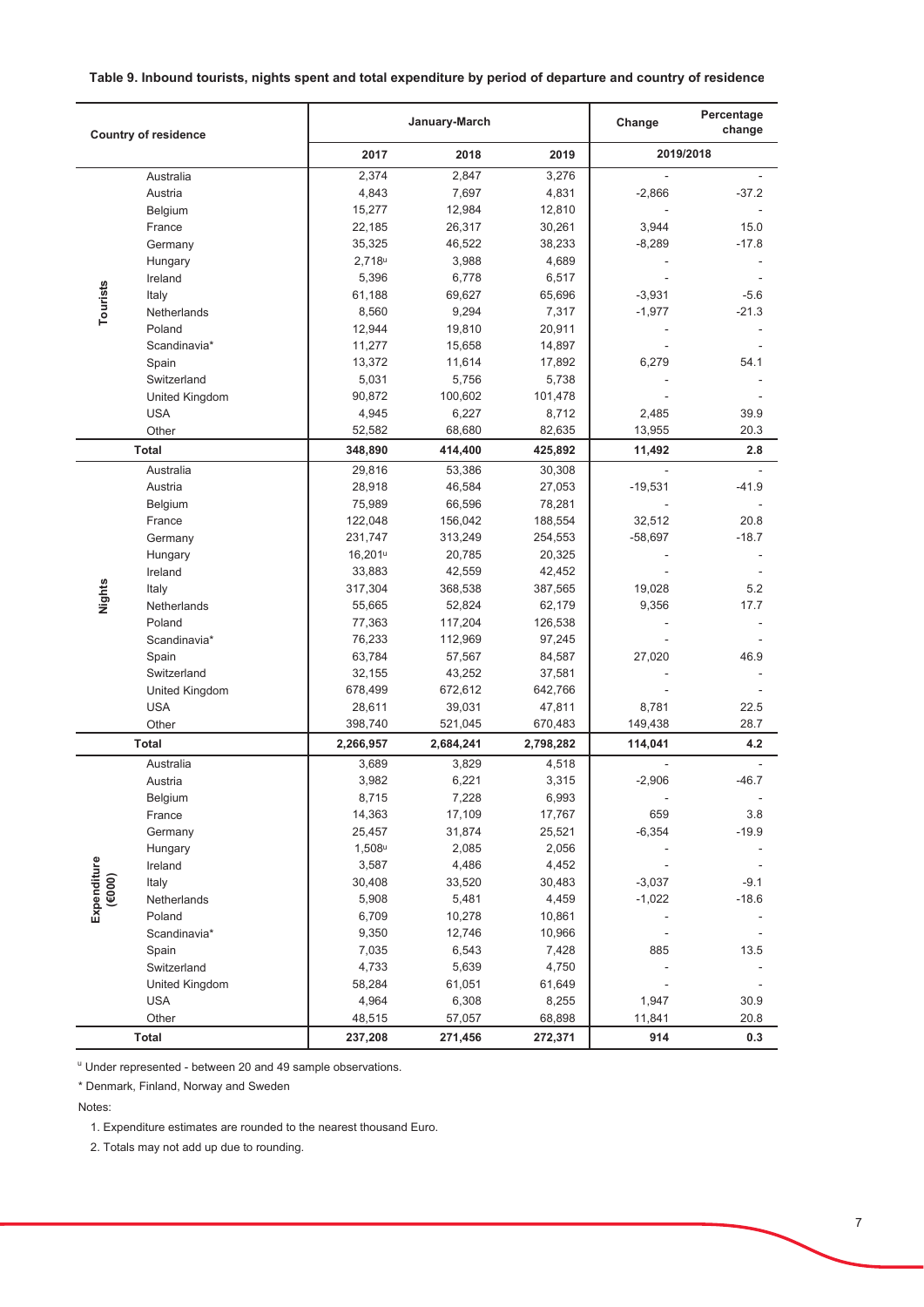#### Table 10. Total expenditure of inbound tourists by expenditure category, period of departure and country of residence

| Non-package expenditure<br><b>Country of residence</b><br>Total<br>expenditure<br>expenditure<br>Air/sea fares<br>Accommodation<br>January-March 2019<br>1,710<br>671u<br>Australia<br>$\ddot{\phantom{a}}$<br>1,478<br>4,518<br>449u<br>Austria<br>1,139u<br>477u<br>1,249<br>3,315<br>1,066<br>1,676<br>2,833<br>6,993<br>Belgium<br>1,418<br>5,428<br>2,490<br>3,423<br>6,427<br>17,767<br>France<br>10,402<br>2,799<br>3,828<br>25,521<br>Germany<br>8,491<br>373<br>454u<br>821<br>2,056<br>Hungary<br>$\ddot{\cdot}$<br>881u<br>628<br>847<br>2,096<br>4,452<br>Ireland<br>4,472<br>6,213<br>14,326<br>30,483<br>Italy<br>5,472<br>780u<br>Netherlands<br>809<br>1,059<br>4,459<br>1,811<br>Poland<br>2,782<br>1,284<br>1,986<br>4,809<br>10,861<br>Scandinavia*<br>2,906<br>1,958<br>1,805<br>4,297<br>10,966<br>1,035<br>1,714<br>3,576<br>7,428<br>Spain<br>1,103<br>Switzerland<br>$1,307$ u<br>661<br>961 <sup>u</sup><br>1,821<br>4,750<br>6,779<br>United Kingdom<br>20,787<br>9,137<br>24,946<br>61,649<br><b>USA</b><br>$1,291$ u<br>2,389<br>2,055<br>2,520<br>8,255<br>15,233<br>25,624<br>68,898<br>Other<br>14,952<br>13,090<br>Total<br>71,927<br>43,920<br>49,396<br>107,127<br>272,371<br>January-March 2018<br>$\ddot{\phantom{a}}$<br>462u<br>1,502<br>Australia<br>1,821<br>3,829<br>611u<br>Austria<br>3,099<br>$625^u$<br>1,886<br>6,221<br>980<br>1,441<br>7,228<br>Belgium<br>2,077<br>2,731<br>5,997<br>2,270<br>3,343<br>5,499<br>17,109<br>France<br>13,596<br>3,506<br>4,684<br>10,089<br>31,874<br>Germany<br>517u<br>520u<br>773<br>2,085<br>Hungary<br>$1,102^u$<br>622<br>890<br>1,871<br>4,486<br>Ireland<br>7,834<br>4,697<br>6,861<br>33,520<br>Italy<br>14,129<br>Netherlands<br>1,438<br>981<br>946<br>2,116<br>5,481<br>Poland<br>1,521<br>2,510<br>4,085<br>10,278<br>2,163<br>Scandinavia*<br>3,777<br>2,371<br>2,112<br>4,487<br>12,746<br>1,322<br>1,329<br>1,301<br>2,591<br>6,543<br>Spain<br>Switzerland<br>1,393 <sup>u</sup><br>858u<br>1,518u<br>5,639<br>1,870<br>6,877<br>United Kingdom<br>20,428<br>9,028<br>24,719<br>61,051<br><b>USA</b><br>748u<br>2,559<br>1,407<br>1,593<br>6,308<br>Other<br>9,786<br>13,399<br>13,090<br>20,783<br>57,057<br>Total<br>78,691<br>44,610<br>100,723<br>47,432<br>271,456<br>January-March 2017<br>433u<br>Australia<br>$\ddot{\phantom{a}}$<br>1,438<br>1,632<br>3,689<br>671u<br>Austria<br>$1,431$ <sup>u</sup><br>644u<br>1,237<br>3,982<br>1,968<br>1,414<br>1,920<br>3,414<br>8,715<br>Belgium<br>4,170<br>2,265<br>2,723<br>5,206<br>14,363<br>France<br>10,226<br>2,680<br>3,689<br>8,863<br>25,457<br>Germany<br>362u<br>413 <sup>u</sup><br>668u<br>$1,508^u$<br>Hungary<br>561 <sup>u</sup><br>544<br>670<br>Ireland<br>1,811<br>3,587<br>3,621<br>5,484<br>14,049<br>Italy<br>7,253<br>30,408<br>Netherlands<br>1,239u<br>1,008<br>1,060<br>2,602<br>5,908<br>Poland<br>6,709<br>$1,016^u$<br>1,095<br>1,359<br>3,239<br>Scandinavia*<br>2,831<br>1,727<br>1,267<br>9,350<br>3,526<br>979<br>7,035<br>Spain<br>1,150<br>1,605<br>3,301<br>Switzerland<br>$1,328^u$<br>827u<br>725u<br>4,733<br>1,853<br>United Kingdom<br>19,040<br>6,547<br>8,173<br>24,523<br>58,284<br><b>USA</b><br>1,070<br>4,964<br>1,948<br>1,609<br>10,472<br>48,515<br>Other<br>10,340<br>7,680<br>20,023 |       |         |        |        | € 000  |         |
|----------------------------------------------------------------------------------------------------------------------------------------------------------------------------------------------------------------------------------------------------------------------------------------------------------------------------------------------------------------------------------------------------------------------------------------------------------------------------------------------------------------------------------------------------------------------------------------------------------------------------------------------------------------------------------------------------------------------------------------------------------------------------------------------------------------------------------------------------------------------------------------------------------------------------------------------------------------------------------------------------------------------------------------------------------------------------------------------------------------------------------------------------------------------------------------------------------------------------------------------------------------------------------------------------------------------------------------------------------------------------------------------------------------------------------------------------------------------------------------------------------------------------------------------------------------------------------------------------------------------------------------------------------------------------------------------------------------------------------------------------------------------------------------------------------------------------------------------------------------------------------------------------------------------------------------------------------------------------------------------------------------------------------------------------------------------------------------------------------------------------------------------------------------------------------------------------------------------------------------------------------------------------------------------------------------------------------------------------------------------------------------------------------------------------------------------------------------------------------------------------------------------------------------------------------------------------------------------------------------------------------------------------------------------------------------------------------------------------------------------------------------------------------------------------------------------------------------------------------------------------------------------------------------------------------------------------------------------------------------------------------------------------------------------------------------------------------------------------------------------------------------------------------------------------------------------------------------------------------------------------------------------------------------------|-------|---------|--------|--------|--------|---------|
|                                                                                                                                                                                                                                                                                                                                                                                                                                                                                                                                                                                                                                                                                                                                                                                                                                                                                                                                                                                                                                                                                                                                                                                                                                                                                                                                                                                                                                                                                                                                                                                                                                                                                                                                                                                                                                                                                                                                                                                                                                                                                                                                                                                                                                                                                                                                                                                                                                                                                                                                                                                                                                                                                                                                                                                                                                                                                                                                                                                                                                                                                                                                                                                                                                                                                              |       | Package |        |        | Other  |         |
|                                                                                                                                                                                                                                                                                                                                                                                                                                                                                                                                                                                                                                                                                                                                                                                                                                                                                                                                                                                                                                                                                                                                                                                                                                                                                                                                                                                                                                                                                                                                                                                                                                                                                                                                                                                                                                                                                                                                                                                                                                                                                                                                                                                                                                                                                                                                                                                                                                                                                                                                                                                                                                                                                                                                                                                                                                                                                                                                                                                                                                                                                                                                                                                                                                                                                              |       |         |        |        |        |         |
|                                                                                                                                                                                                                                                                                                                                                                                                                                                                                                                                                                                                                                                                                                                                                                                                                                                                                                                                                                                                                                                                                                                                                                                                                                                                                                                                                                                                                                                                                                                                                                                                                                                                                                                                                                                                                                                                                                                                                                                                                                                                                                                                                                                                                                                                                                                                                                                                                                                                                                                                                                                                                                                                                                                                                                                                                                                                                                                                                                                                                                                                                                                                                                                                                                                                                              |       |         |        |        |        |         |
|                                                                                                                                                                                                                                                                                                                                                                                                                                                                                                                                                                                                                                                                                                                                                                                                                                                                                                                                                                                                                                                                                                                                                                                                                                                                                                                                                                                                                                                                                                                                                                                                                                                                                                                                                                                                                                                                                                                                                                                                                                                                                                                                                                                                                                                                                                                                                                                                                                                                                                                                                                                                                                                                                                                                                                                                                                                                                                                                                                                                                                                                                                                                                                                                                                                                                              |       |         |        |        |        |         |
|                                                                                                                                                                                                                                                                                                                                                                                                                                                                                                                                                                                                                                                                                                                                                                                                                                                                                                                                                                                                                                                                                                                                                                                                                                                                                                                                                                                                                                                                                                                                                                                                                                                                                                                                                                                                                                                                                                                                                                                                                                                                                                                                                                                                                                                                                                                                                                                                                                                                                                                                                                                                                                                                                                                                                                                                                                                                                                                                                                                                                                                                                                                                                                                                                                                                                              |       |         |        |        |        |         |
|                                                                                                                                                                                                                                                                                                                                                                                                                                                                                                                                                                                                                                                                                                                                                                                                                                                                                                                                                                                                                                                                                                                                                                                                                                                                                                                                                                                                                                                                                                                                                                                                                                                                                                                                                                                                                                                                                                                                                                                                                                                                                                                                                                                                                                                                                                                                                                                                                                                                                                                                                                                                                                                                                                                                                                                                                                                                                                                                                                                                                                                                                                                                                                                                                                                                                              |       |         |        |        |        |         |
|                                                                                                                                                                                                                                                                                                                                                                                                                                                                                                                                                                                                                                                                                                                                                                                                                                                                                                                                                                                                                                                                                                                                                                                                                                                                                                                                                                                                                                                                                                                                                                                                                                                                                                                                                                                                                                                                                                                                                                                                                                                                                                                                                                                                                                                                                                                                                                                                                                                                                                                                                                                                                                                                                                                                                                                                                                                                                                                                                                                                                                                                                                                                                                                                                                                                                              |       |         |        |        |        |         |
|                                                                                                                                                                                                                                                                                                                                                                                                                                                                                                                                                                                                                                                                                                                                                                                                                                                                                                                                                                                                                                                                                                                                                                                                                                                                                                                                                                                                                                                                                                                                                                                                                                                                                                                                                                                                                                                                                                                                                                                                                                                                                                                                                                                                                                                                                                                                                                                                                                                                                                                                                                                                                                                                                                                                                                                                                                                                                                                                                                                                                                                                                                                                                                                                                                                                                              |       |         |        |        |        |         |
|                                                                                                                                                                                                                                                                                                                                                                                                                                                                                                                                                                                                                                                                                                                                                                                                                                                                                                                                                                                                                                                                                                                                                                                                                                                                                                                                                                                                                                                                                                                                                                                                                                                                                                                                                                                                                                                                                                                                                                                                                                                                                                                                                                                                                                                                                                                                                                                                                                                                                                                                                                                                                                                                                                                                                                                                                                                                                                                                                                                                                                                                                                                                                                                                                                                                                              |       |         |        |        |        |         |
|                                                                                                                                                                                                                                                                                                                                                                                                                                                                                                                                                                                                                                                                                                                                                                                                                                                                                                                                                                                                                                                                                                                                                                                                                                                                                                                                                                                                                                                                                                                                                                                                                                                                                                                                                                                                                                                                                                                                                                                                                                                                                                                                                                                                                                                                                                                                                                                                                                                                                                                                                                                                                                                                                                                                                                                                                                                                                                                                                                                                                                                                                                                                                                                                                                                                                              |       |         |        |        |        |         |
|                                                                                                                                                                                                                                                                                                                                                                                                                                                                                                                                                                                                                                                                                                                                                                                                                                                                                                                                                                                                                                                                                                                                                                                                                                                                                                                                                                                                                                                                                                                                                                                                                                                                                                                                                                                                                                                                                                                                                                                                                                                                                                                                                                                                                                                                                                                                                                                                                                                                                                                                                                                                                                                                                                                                                                                                                                                                                                                                                                                                                                                                                                                                                                                                                                                                                              |       |         |        |        |        |         |
|                                                                                                                                                                                                                                                                                                                                                                                                                                                                                                                                                                                                                                                                                                                                                                                                                                                                                                                                                                                                                                                                                                                                                                                                                                                                                                                                                                                                                                                                                                                                                                                                                                                                                                                                                                                                                                                                                                                                                                                                                                                                                                                                                                                                                                                                                                                                                                                                                                                                                                                                                                                                                                                                                                                                                                                                                                                                                                                                                                                                                                                                                                                                                                                                                                                                                              |       |         |        |        |        |         |
|                                                                                                                                                                                                                                                                                                                                                                                                                                                                                                                                                                                                                                                                                                                                                                                                                                                                                                                                                                                                                                                                                                                                                                                                                                                                                                                                                                                                                                                                                                                                                                                                                                                                                                                                                                                                                                                                                                                                                                                                                                                                                                                                                                                                                                                                                                                                                                                                                                                                                                                                                                                                                                                                                                                                                                                                                                                                                                                                                                                                                                                                                                                                                                                                                                                                                              |       |         |        |        |        |         |
|                                                                                                                                                                                                                                                                                                                                                                                                                                                                                                                                                                                                                                                                                                                                                                                                                                                                                                                                                                                                                                                                                                                                                                                                                                                                                                                                                                                                                                                                                                                                                                                                                                                                                                                                                                                                                                                                                                                                                                                                                                                                                                                                                                                                                                                                                                                                                                                                                                                                                                                                                                                                                                                                                                                                                                                                                                                                                                                                                                                                                                                                                                                                                                                                                                                                                              |       |         |        |        |        |         |
|                                                                                                                                                                                                                                                                                                                                                                                                                                                                                                                                                                                                                                                                                                                                                                                                                                                                                                                                                                                                                                                                                                                                                                                                                                                                                                                                                                                                                                                                                                                                                                                                                                                                                                                                                                                                                                                                                                                                                                                                                                                                                                                                                                                                                                                                                                                                                                                                                                                                                                                                                                                                                                                                                                                                                                                                                                                                                                                                                                                                                                                                                                                                                                                                                                                                                              |       |         |        |        |        |         |
|                                                                                                                                                                                                                                                                                                                                                                                                                                                                                                                                                                                                                                                                                                                                                                                                                                                                                                                                                                                                                                                                                                                                                                                                                                                                                                                                                                                                                                                                                                                                                                                                                                                                                                                                                                                                                                                                                                                                                                                                                                                                                                                                                                                                                                                                                                                                                                                                                                                                                                                                                                                                                                                                                                                                                                                                                                                                                                                                                                                                                                                                                                                                                                                                                                                                                              |       |         |        |        |        |         |
|                                                                                                                                                                                                                                                                                                                                                                                                                                                                                                                                                                                                                                                                                                                                                                                                                                                                                                                                                                                                                                                                                                                                                                                                                                                                                                                                                                                                                                                                                                                                                                                                                                                                                                                                                                                                                                                                                                                                                                                                                                                                                                                                                                                                                                                                                                                                                                                                                                                                                                                                                                                                                                                                                                                                                                                                                                                                                                                                                                                                                                                                                                                                                                                                                                                                                              |       |         |        |        |        |         |
|                                                                                                                                                                                                                                                                                                                                                                                                                                                                                                                                                                                                                                                                                                                                                                                                                                                                                                                                                                                                                                                                                                                                                                                                                                                                                                                                                                                                                                                                                                                                                                                                                                                                                                                                                                                                                                                                                                                                                                                                                                                                                                                                                                                                                                                                                                                                                                                                                                                                                                                                                                                                                                                                                                                                                                                                                                                                                                                                                                                                                                                                                                                                                                                                                                                                                              |       |         |        |        |        |         |
|                                                                                                                                                                                                                                                                                                                                                                                                                                                                                                                                                                                                                                                                                                                                                                                                                                                                                                                                                                                                                                                                                                                                                                                                                                                                                                                                                                                                                                                                                                                                                                                                                                                                                                                                                                                                                                                                                                                                                                                                                                                                                                                                                                                                                                                                                                                                                                                                                                                                                                                                                                                                                                                                                                                                                                                                                                                                                                                                                                                                                                                                                                                                                                                                                                                                                              |       |         |        |        |        |         |
|                                                                                                                                                                                                                                                                                                                                                                                                                                                                                                                                                                                                                                                                                                                                                                                                                                                                                                                                                                                                                                                                                                                                                                                                                                                                                                                                                                                                                                                                                                                                                                                                                                                                                                                                                                                                                                                                                                                                                                                                                                                                                                                                                                                                                                                                                                                                                                                                                                                                                                                                                                                                                                                                                                                                                                                                                                                                                                                                                                                                                                                                                                                                                                                                                                                                                              |       |         |        |        |        |         |
|                                                                                                                                                                                                                                                                                                                                                                                                                                                                                                                                                                                                                                                                                                                                                                                                                                                                                                                                                                                                                                                                                                                                                                                                                                                                                                                                                                                                                                                                                                                                                                                                                                                                                                                                                                                                                                                                                                                                                                                                                                                                                                                                                                                                                                                                                                                                                                                                                                                                                                                                                                                                                                                                                                                                                                                                                                                                                                                                                                                                                                                                                                                                                                                                                                                                                              |       |         |        |        |        |         |
|                                                                                                                                                                                                                                                                                                                                                                                                                                                                                                                                                                                                                                                                                                                                                                                                                                                                                                                                                                                                                                                                                                                                                                                                                                                                                                                                                                                                                                                                                                                                                                                                                                                                                                                                                                                                                                                                                                                                                                                                                                                                                                                                                                                                                                                                                                                                                                                                                                                                                                                                                                                                                                                                                                                                                                                                                                                                                                                                                                                                                                                                                                                                                                                                                                                                                              |       |         |        |        |        |         |
|                                                                                                                                                                                                                                                                                                                                                                                                                                                                                                                                                                                                                                                                                                                                                                                                                                                                                                                                                                                                                                                                                                                                                                                                                                                                                                                                                                                                                                                                                                                                                                                                                                                                                                                                                                                                                                                                                                                                                                                                                                                                                                                                                                                                                                                                                                                                                                                                                                                                                                                                                                                                                                                                                                                                                                                                                                                                                                                                                                                                                                                                                                                                                                                                                                                                                              |       |         |        |        |        |         |
|                                                                                                                                                                                                                                                                                                                                                                                                                                                                                                                                                                                                                                                                                                                                                                                                                                                                                                                                                                                                                                                                                                                                                                                                                                                                                                                                                                                                                                                                                                                                                                                                                                                                                                                                                                                                                                                                                                                                                                                                                                                                                                                                                                                                                                                                                                                                                                                                                                                                                                                                                                                                                                                                                                                                                                                                                                                                                                                                                                                                                                                                                                                                                                                                                                                                                              |       |         |        |        |        |         |
|                                                                                                                                                                                                                                                                                                                                                                                                                                                                                                                                                                                                                                                                                                                                                                                                                                                                                                                                                                                                                                                                                                                                                                                                                                                                                                                                                                                                                                                                                                                                                                                                                                                                                                                                                                                                                                                                                                                                                                                                                                                                                                                                                                                                                                                                                                                                                                                                                                                                                                                                                                                                                                                                                                                                                                                                                                                                                                                                                                                                                                                                                                                                                                                                                                                                                              |       |         |        |        |        |         |
|                                                                                                                                                                                                                                                                                                                                                                                                                                                                                                                                                                                                                                                                                                                                                                                                                                                                                                                                                                                                                                                                                                                                                                                                                                                                                                                                                                                                                                                                                                                                                                                                                                                                                                                                                                                                                                                                                                                                                                                                                                                                                                                                                                                                                                                                                                                                                                                                                                                                                                                                                                                                                                                                                                                                                                                                                                                                                                                                                                                                                                                                                                                                                                                                                                                                                              |       |         |        |        |        |         |
|                                                                                                                                                                                                                                                                                                                                                                                                                                                                                                                                                                                                                                                                                                                                                                                                                                                                                                                                                                                                                                                                                                                                                                                                                                                                                                                                                                                                                                                                                                                                                                                                                                                                                                                                                                                                                                                                                                                                                                                                                                                                                                                                                                                                                                                                                                                                                                                                                                                                                                                                                                                                                                                                                                                                                                                                                                                                                                                                                                                                                                                                                                                                                                                                                                                                                              |       |         |        |        |        |         |
|                                                                                                                                                                                                                                                                                                                                                                                                                                                                                                                                                                                                                                                                                                                                                                                                                                                                                                                                                                                                                                                                                                                                                                                                                                                                                                                                                                                                                                                                                                                                                                                                                                                                                                                                                                                                                                                                                                                                                                                                                                                                                                                                                                                                                                                                                                                                                                                                                                                                                                                                                                                                                                                                                                                                                                                                                                                                                                                                                                                                                                                                                                                                                                                                                                                                                              |       |         |        |        |        |         |
|                                                                                                                                                                                                                                                                                                                                                                                                                                                                                                                                                                                                                                                                                                                                                                                                                                                                                                                                                                                                                                                                                                                                                                                                                                                                                                                                                                                                                                                                                                                                                                                                                                                                                                                                                                                                                                                                                                                                                                                                                                                                                                                                                                                                                                                                                                                                                                                                                                                                                                                                                                                                                                                                                                                                                                                                                                                                                                                                                                                                                                                                                                                                                                                                                                                                                              |       |         |        |        |        |         |
|                                                                                                                                                                                                                                                                                                                                                                                                                                                                                                                                                                                                                                                                                                                                                                                                                                                                                                                                                                                                                                                                                                                                                                                                                                                                                                                                                                                                                                                                                                                                                                                                                                                                                                                                                                                                                                                                                                                                                                                                                                                                                                                                                                                                                                                                                                                                                                                                                                                                                                                                                                                                                                                                                                                                                                                                                                                                                                                                                                                                                                                                                                                                                                                                                                                                                              |       |         |        |        |        |         |
|                                                                                                                                                                                                                                                                                                                                                                                                                                                                                                                                                                                                                                                                                                                                                                                                                                                                                                                                                                                                                                                                                                                                                                                                                                                                                                                                                                                                                                                                                                                                                                                                                                                                                                                                                                                                                                                                                                                                                                                                                                                                                                                                                                                                                                                                                                                                                                                                                                                                                                                                                                                                                                                                                                                                                                                                                                                                                                                                                                                                                                                                                                                                                                                                                                                                                              |       |         |        |        |        |         |
|                                                                                                                                                                                                                                                                                                                                                                                                                                                                                                                                                                                                                                                                                                                                                                                                                                                                                                                                                                                                                                                                                                                                                                                                                                                                                                                                                                                                                                                                                                                                                                                                                                                                                                                                                                                                                                                                                                                                                                                                                                                                                                                                                                                                                                                                                                                                                                                                                                                                                                                                                                                                                                                                                                                                                                                                                                                                                                                                                                                                                                                                                                                                                                                                                                                                                              |       |         |        |        |        |         |
|                                                                                                                                                                                                                                                                                                                                                                                                                                                                                                                                                                                                                                                                                                                                                                                                                                                                                                                                                                                                                                                                                                                                                                                                                                                                                                                                                                                                                                                                                                                                                                                                                                                                                                                                                                                                                                                                                                                                                                                                                                                                                                                                                                                                                                                                                                                                                                                                                                                                                                                                                                                                                                                                                                                                                                                                                                                                                                                                                                                                                                                                                                                                                                                                                                                                                              |       |         |        |        |        |         |
|                                                                                                                                                                                                                                                                                                                                                                                                                                                                                                                                                                                                                                                                                                                                                                                                                                                                                                                                                                                                                                                                                                                                                                                                                                                                                                                                                                                                                                                                                                                                                                                                                                                                                                                                                                                                                                                                                                                                                                                                                                                                                                                                                                                                                                                                                                                                                                                                                                                                                                                                                                                                                                                                                                                                                                                                                                                                                                                                                                                                                                                                                                                                                                                                                                                                                              |       |         |        |        |        |         |
|                                                                                                                                                                                                                                                                                                                                                                                                                                                                                                                                                                                                                                                                                                                                                                                                                                                                                                                                                                                                                                                                                                                                                                                                                                                                                                                                                                                                                                                                                                                                                                                                                                                                                                                                                                                                                                                                                                                                                                                                                                                                                                                                                                                                                                                                                                                                                                                                                                                                                                                                                                                                                                                                                                                                                                                                                                                                                                                                                                                                                                                                                                                                                                                                                                                                                              |       |         |        |        |        |         |
|                                                                                                                                                                                                                                                                                                                                                                                                                                                                                                                                                                                                                                                                                                                                                                                                                                                                                                                                                                                                                                                                                                                                                                                                                                                                                                                                                                                                                                                                                                                                                                                                                                                                                                                                                                                                                                                                                                                                                                                                                                                                                                                                                                                                                                                                                                                                                                                                                                                                                                                                                                                                                                                                                                                                                                                                                                                                                                                                                                                                                                                                                                                                                                                                                                                                                              |       |         |        |        |        |         |
|                                                                                                                                                                                                                                                                                                                                                                                                                                                                                                                                                                                                                                                                                                                                                                                                                                                                                                                                                                                                                                                                                                                                                                                                                                                                                                                                                                                                                                                                                                                                                                                                                                                                                                                                                                                                                                                                                                                                                                                                                                                                                                                                                                                                                                                                                                                                                                                                                                                                                                                                                                                                                                                                                                                                                                                                                                                                                                                                                                                                                                                                                                                                                                                                                                                                                              |       |         |        |        |        |         |
|                                                                                                                                                                                                                                                                                                                                                                                                                                                                                                                                                                                                                                                                                                                                                                                                                                                                                                                                                                                                                                                                                                                                                                                                                                                                                                                                                                                                                                                                                                                                                                                                                                                                                                                                                                                                                                                                                                                                                                                                                                                                                                                                                                                                                                                                                                                                                                                                                                                                                                                                                                                                                                                                                                                                                                                                                                                                                                                                                                                                                                                                                                                                                                                                                                                                                              |       |         |        |        |        |         |
|                                                                                                                                                                                                                                                                                                                                                                                                                                                                                                                                                                                                                                                                                                                                                                                                                                                                                                                                                                                                                                                                                                                                                                                                                                                                                                                                                                                                                                                                                                                                                                                                                                                                                                                                                                                                                                                                                                                                                                                                                                                                                                                                                                                                                                                                                                                                                                                                                                                                                                                                                                                                                                                                                                                                                                                                                                                                                                                                                                                                                                                                                                                                                                                                                                                                                              |       |         |        |        |        |         |
|                                                                                                                                                                                                                                                                                                                                                                                                                                                                                                                                                                                                                                                                                                                                                                                                                                                                                                                                                                                                                                                                                                                                                                                                                                                                                                                                                                                                                                                                                                                                                                                                                                                                                                                                                                                                                                                                                                                                                                                                                                                                                                                                                                                                                                                                                                                                                                                                                                                                                                                                                                                                                                                                                                                                                                                                                                                                                                                                                                                                                                                                                                                                                                                                                                                                                              |       |         |        |        |        |         |
|                                                                                                                                                                                                                                                                                                                                                                                                                                                                                                                                                                                                                                                                                                                                                                                                                                                                                                                                                                                                                                                                                                                                                                                                                                                                                                                                                                                                                                                                                                                                                                                                                                                                                                                                                                                                                                                                                                                                                                                                                                                                                                                                                                                                                                                                                                                                                                                                                                                                                                                                                                                                                                                                                                                                                                                                                                                                                                                                                                                                                                                                                                                                                                                                                                                                                              |       |         |        |        |        |         |
|                                                                                                                                                                                                                                                                                                                                                                                                                                                                                                                                                                                                                                                                                                                                                                                                                                                                                                                                                                                                                                                                                                                                                                                                                                                                                                                                                                                                                                                                                                                                                                                                                                                                                                                                                                                                                                                                                                                                                                                                                                                                                                                                                                                                                                                                                                                                                                                                                                                                                                                                                                                                                                                                                                                                                                                                                                                                                                                                                                                                                                                                                                                                                                                                                                                                                              |       |         |        |        |        |         |
|                                                                                                                                                                                                                                                                                                                                                                                                                                                                                                                                                                                                                                                                                                                                                                                                                                                                                                                                                                                                                                                                                                                                                                                                                                                                                                                                                                                                                                                                                                                                                                                                                                                                                                                                                                                                                                                                                                                                                                                                                                                                                                                                                                                                                                                                                                                                                                                                                                                                                                                                                                                                                                                                                                                                                                                                                                                                                                                                                                                                                                                                                                                                                                                                                                                                                              |       |         |        |        |        |         |
|                                                                                                                                                                                                                                                                                                                                                                                                                                                                                                                                                                                                                                                                                                                                                                                                                                                                                                                                                                                                                                                                                                                                                                                                                                                                                                                                                                                                                                                                                                                                                                                                                                                                                                                                                                                                                                                                                                                                                                                                                                                                                                                                                                                                                                                                                                                                                                                                                                                                                                                                                                                                                                                                                                                                                                                                                                                                                                                                                                                                                                                                                                                                                                                                                                                                                              |       |         |        |        |        |         |
|                                                                                                                                                                                                                                                                                                                                                                                                                                                                                                                                                                                                                                                                                                                                                                                                                                                                                                                                                                                                                                                                                                                                                                                                                                                                                                                                                                                                                                                                                                                                                                                                                                                                                                                                                                                                                                                                                                                                                                                                                                                                                                                                                                                                                                                                                                                                                                                                                                                                                                                                                                                                                                                                                                                                                                                                                                                                                                                                                                                                                                                                                                                                                                                                                                                                                              |       |         |        |        |        |         |
|                                                                                                                                                                                                                                                                                                                                                                                                                                                                                                                                                                                                                                                                                                                                                                                                                                                                                                                                                                                                                                                                                                                                                                                                                                                                                                                                                                                                                                                                                                                                                                                                                                                                                                                                                                                                                                                                                                                                                                                                                                                                                                                                                                                                                                                                                                                                                                                                                                                                                                                                                                                                                                                                                                                                                                                                                                                                                                                                                                                                                                                                                                                                                                                                                                                                                              |       |         |        |        |        |         |
|                                                                                                                                                                                                                                                                                                                                                                                                                                                                                                                                                                                                                                                                                                                                                                                                                                                                                                                                                                                                                                                                                                                                                                                                                                                                                                                                                                                                                                                                                                                                                                                                                                                                                                                                                                                                                                                                                                                                                                                                                                                                                                                                                                                                                                                                                                                                                                                                                                                                                                                                                                                                                                                                                                                                                                                                                                                                                                                                                                                                                                                                                                                                                                                                                                                                                              |       |         |        |        |        |         |
|                                                                                                                                                                                                                                                                                                                                                                                                                                                                                                                                                                                                                                                                                                                                                                                                                                                                                                                                                                                                                                                                                                                                                                                                                                                                                                                                                                                                                                                                                                                                                                                                                                                                                                                                                                                                                                                                                                                                                                                                                                                                                                                                                                                                                                                                                                                                                                                                                                                                                                                                                                                                                                                                                                                                                                                                                                                                                                                                                                                                                                                                                                                                                                                                                                                                                              |       |         |        |        |        |         |
|                                                                                                                                                                                                                                                                                                                                                                                                                                                                                                                                                                                                                                                                                                                                                                                                                                                                                                                                                                                                                                                                                                                                                                                                                                                                                                                                                                                                                                                                                                                                                                                                                                                                                                                                                                                                                                                                                                                                                                                                                                                                                                                                                                                                                                                                                                                                                                                                                                                                                                                                                                                                                                                                                                                                                                                                                                                                                                                                                                                                                                                                                                                                                                                                                                                                                              |       |         |        |        |        |         |
|                                                                                                                                                                                                                                                                                                                                                                                                                                                                                                                                                                                                                                                                                                                                                                                                                                                                                                                                                                                                                                                                                                                                                                                                                                                                                                                                                                                                                                                                                                                                                                                                                                                                                                                                                                                                                                                                                                                                                                                                                                                                                                                                                                                                                                                                                                                                                                                                                                                                                                                                                                                                                                                                                                                                                                                                                                                                                                                                                                                                                                                                                                                                                                                                                                                                                              |       |         |        |        |        |         |
|                                                                                                                                                                                                                                                                                                                                                                                                                                                                                                                                                                                                                                                                                                                                                                                                                                                                                                                                                                                                                                                                                                                                                                                                                                                                                                                                                                                                                                                                                                                                                                                                                                                                                                                                                                                                                                                                                                                                                                                                                                                                                                                                                                                                                                                                                                                                                                                                                                                                                                                                                                                                                                                                                                                                                                                                                                                                                                                                                                                                                                                                                                                                                                                                                                                                                              |       |         |        |        |        |         |
|                                                                                                                                                                                                                                                                                                                                                                                                                                                                                                                                                                                                                                                                                                                                                                                                                                                                                                                                                                                                                                                                                                                                                                                                                                                                                                                                                                                                                                                                                                                                                                                                                                                                                                                                                                                                                                                                                                                                                                                                                                                                                                                                                                                                                                                                                                                                                                                                                                                                                                                                                                                                                                                                                                                                                                                                                                                                                                                                                                                                                                                                                                                                                                                                                                                                                              |       |         |        |        |        |         |
|                                                                                                                                                                                                                                                                                                                                                                                                                                                                                                                                                                                                                                                                                                                                                                                                                                                                                                                                                                                                                                                                                                                                                                                                                                                                                                                                                                                                                                                                                                                                                                                                                                                                                                                                                                                                                                                                                                                                                                                                                                                                                                                                                                                                                                                                                                                                                                                                                                                                                                                                                                                                                                                                                                                                                                                                                                                                                                                                                                                                                                                                                                                                                                                                                                                                                              |       |         |        |        |        |         |
|                                                                                                                                                                                                                                                                                                                                                                                                                                                                                                                                                                                                                                                                                                                                                                                                                                                                                                                                                                                                                                                                                                                                                                                                                                                                                                                                                                                                                                                                                                                                                                                                                                                                                                                                                                                                                                                                                                                                                                                                                                                                                                                                                                                                                                                                                                                                                                                                                                                                                                                                                                                                                                                                                                                                                                                                                                                                                                                                                                                                                                                                                                                                                                                                                                                                                              | Total | 63,102  | 37,689 | 38,862 | 97,555 | 237,208 |

: Unreliable - less than 20 sample observations.

" Under represented - between 20 and 49 sample observations.

\* Denmark, Finland, Norway and Sweden

Notes:

1. Expenditure estimates are rounded to the nearest thousand Euro.

2. Totals may not add up due to rounding.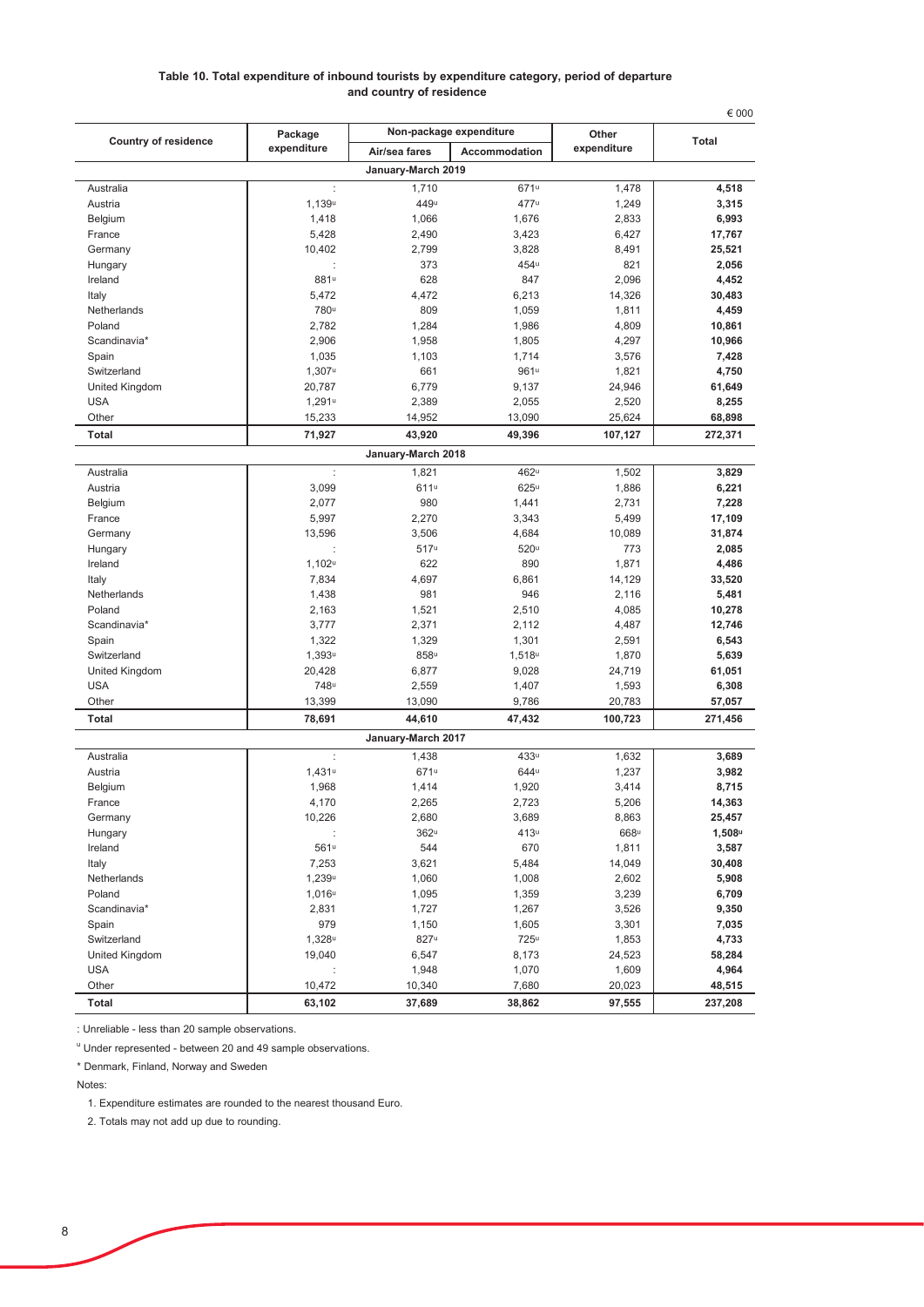### Table 11. Per capita expenditure of inbound tourists by expenditure category, period of departure and country of residence

|                              | Package          |                    | Non-package expenditure | Other       | €<br><b>Total expenditure</b> |
|------------------------------|------------------|--------------------|-------------------------|-------------|-------------------------------|
| <b>Country of residence</b>  | expenditure      | Air/sea fares      | <b>Accommodation</b>    | expenditure | per capita                    |
|                              |                  | January-March 2019 |                         |             |                               |
| Australia                    | ÷                | 577                | 294u                    | 451         | 1,379                         |
| Austria                      | 520u             | 170u               | 189u                    | 259         | 686                           |
| Belgium                      | 454              | 109                | 192                     | 221         | 546                           |
| France                       | 460              | 135                | 200                     | 212         | 587                           |
| Germany                      | 528              | 151                | 235                     | 222         | 668                           |
| Hungary                      |                  | 102                | 143 <sup>u</sup>        | 175         | 439                           |
| Ireland                      | 403u             | 145                | 220                     | 322         | 683                           |
| Italy                        | 401              | 85                 | 158                     | 218         | 464                           |
| Netherlands                  | 450u             | 145                | 239                     | 248         | 609                           |
| Poland                       | 384              | 93                 | 156                     | 230         | 519                           |
| Scandinavia*                 | 523              | 210                | 239                     | 288         | 736                           |
| Spain                        | 308              | 76                 | 133                     | 200         | 415                           |
| Switzerland                  | 664u             | 175                | 292u                    | 317         | 828                           |
| United Kingdom               | 472              | 118                | 211                     | 246         | 608                           |
| USA                          | 892u             | 329                | 309                     | 289         | 948                           |
| Other                        | 750              | 237                | 251                     | 310         | 834                           |
| Total expenditure per capita | 515              | 153                | 209                     | 252         | 640                           |
|                              |                  | January-March 2018 |                         |             |                               |
| Australia                    | ÷                | 655                | 280u                    | 528         | 1,345                         |
| Austria                      | 657              | $205^{\mathrm{u}}$ | 235 <sup>u</sup>        | 245         | 808                           |
| Belgium                      | 460              | 115                | 201                     | 210         | 557                           |
| France                       | 551              | 146                | 236                     | 209         | 650                           |
| Germany                      | 529              | 167                | 265                     | 217         | 685                           |
| Hungary                      |                  | 167u               | 199u                    | 194         | 523                           |
| Ireland                      | 383u             | 160                | 283                     | 276         | 662                           |
| Italy                        | 403              | 93                 | 179                     | 203         | 481                           |
| Netherlands                  | 409              | 170                | 198                     | 228         | 590                           |
| Poland                       | 362              | 109                | 198                     | 206         | 519                           |
| Scandinavia*                 | 587              | 257                | 272                     | 287         | 814                           |
| Spain                        | 409              | 159                | 184                     | 223         | 563                           |
| Switzerland                  | 577u             | $246^{\mathrm{u}}$ | 565u                    | 325         | 980                           |
| United Kingdom               | 446              | 125                | 222                     | 246         | 607                           |
| <b>USA</b>                   | 543u             | 528                | 338                     | 256         | 1,013                         |
| Other                        | 757              | 256                | 234                     | 303         | 831                           |
| Total expenditure per capita | 506              | 171                | 227                     | 243         | 655                           |
|                              |                  | January-March 2017 |                         |             |                               |
| Australia                    | ÷                | 655                | 291u                    | 687         | 1,554                         |
| Austria                      | 617u             | 266u               | 294u                    | 255         | 822                           |
| Belgium                      | 467              | 128                | 197                     | 223         | 570                           |
| France                       | 502              | 163                | 222                     | 235         | 647                           |
|                              | 547              | 161                | 256                     | 251         | 721                           |
| Germany<br>Hungary           | ÷                | 149u               | $195^u$                 | 246u        | $555^{\rm u}$                 |
|                              |                  |                    |                         |             |                               |
| Ireland                      | 423 <sup>u</sup> | 134                | 213                     | 336         | 665                           |
| Italy                        | 389              | 85                 | 164                     | 230         | 497                           |
| Netherlands<br>Poland        | 439u             | 185                | 228                     | 304         | 690                           |
|                              | 372 <sup>u</sup> | 107                | 141                     | 250         | 518                           |
| Scandinavia*                 | 622              | 257                | 252                     | 313         | 829                           |
| Spain                        | 371              | 107                | 165                     | 247         | 526                           |
| Switzerland                  | 664 <sup>u</sup> | 273 <sup>u</sup>   | $274^u$                 | 368         | 941                           |
| United Kingdom               | 476              | 129                | 226                     | 270         | 641                           |
| <b>USA</b>                   |                  | 458                | 310                     | 325         | 1,004                         |
| Other                        | 684              | 277                | 257                     | 381         | 923                           |
| Total expenditure per capita | 506              | 168                | 216                     | 280         | 680                           |

: Unreliable - less than 20 sample observations.

" Under represented - between 20 and 49 sample observations.

\* Denmark, Finland, Norway and Sweden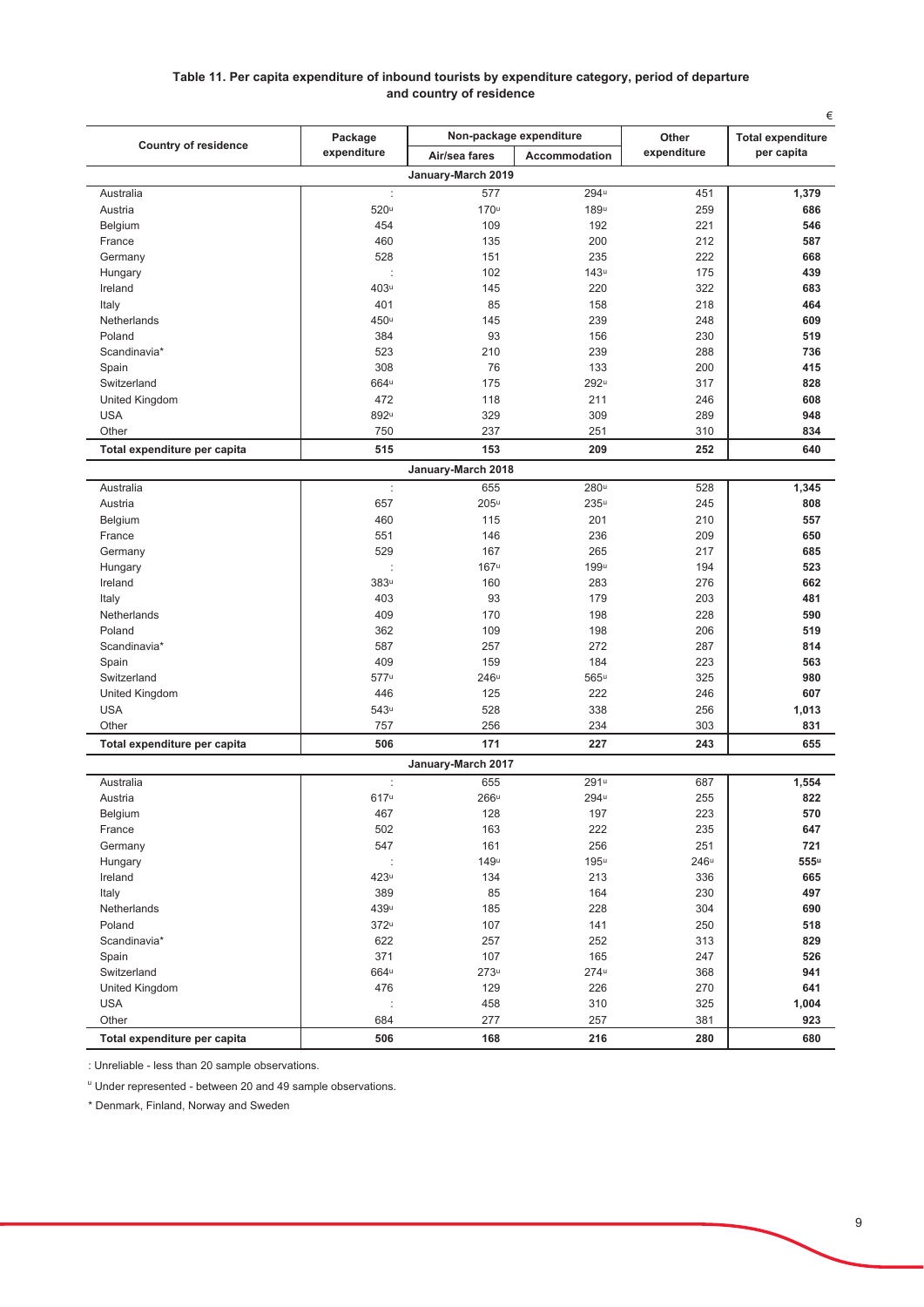## Table 12. Profile of overnight cruise passengers by month of departure

| <b>Characteristics</b>            | <b>March</b> |                          |      |
|-----------------------------------|--------------|--------------------------|------|
|                                   | 2017         | 2018                     | 2019 |
| Total overnight cruise passengers | 344          |                          |      |
| Sex:                              |              |                          |      |
| Males                             | 156          |                          |      |
| Females                           | 188          |                          |      |
| Age group:                        |              |                          |      |
| $0 - 19$                          |              |                          |      |
| 20-39                             | 5            |                          |      |
| 40-59                             | 34           |                          |      |
| 60-79                             | 264          |                          |      |
| 80 or more                        | 41           | $\overline{\phantom{a}}$ |      |
| <b>Markets:</b>                   |              |                          |      |
| EU                                | 340          |                          |      |
| of which: Euro area               | 340          |                          |      |
| Non-EU                            | 4            |                          |      |

## Table 13. Profile of overnight cruise passengers by period of departure

| <b>Characteristics</b>            | January-March  |                          |      |
|-----------------------------------|----------------|--------------------------|------|
|                                   | 2017           | 2018                     | 2019 |
| Total overnight cruise passengers | 344            |                          |      |
| Sex:                              |                |                          |      |
| Males                             | 156            |                          |      |
| Females                           | 188            |                          |      |
| Age group:                        |                |                          |      |
| $0 - 19$                          |                |                          |      |
| 20-39                             | 5              |                          |      |
| 40-59                             | 34             | $\overline{\phantom{0}}$ |      |
| 60-79                             | 264            |                          |      |
| 80 or more                        | 41             | ٠                        |      |
| <b>Markets:</b>                   |                |                          |      |
| EU                                | 340            |                          |      |
| of which: Euro area               | 340            |                          |      |
| Non-EU                            | $\overline{4}$ |                          |      |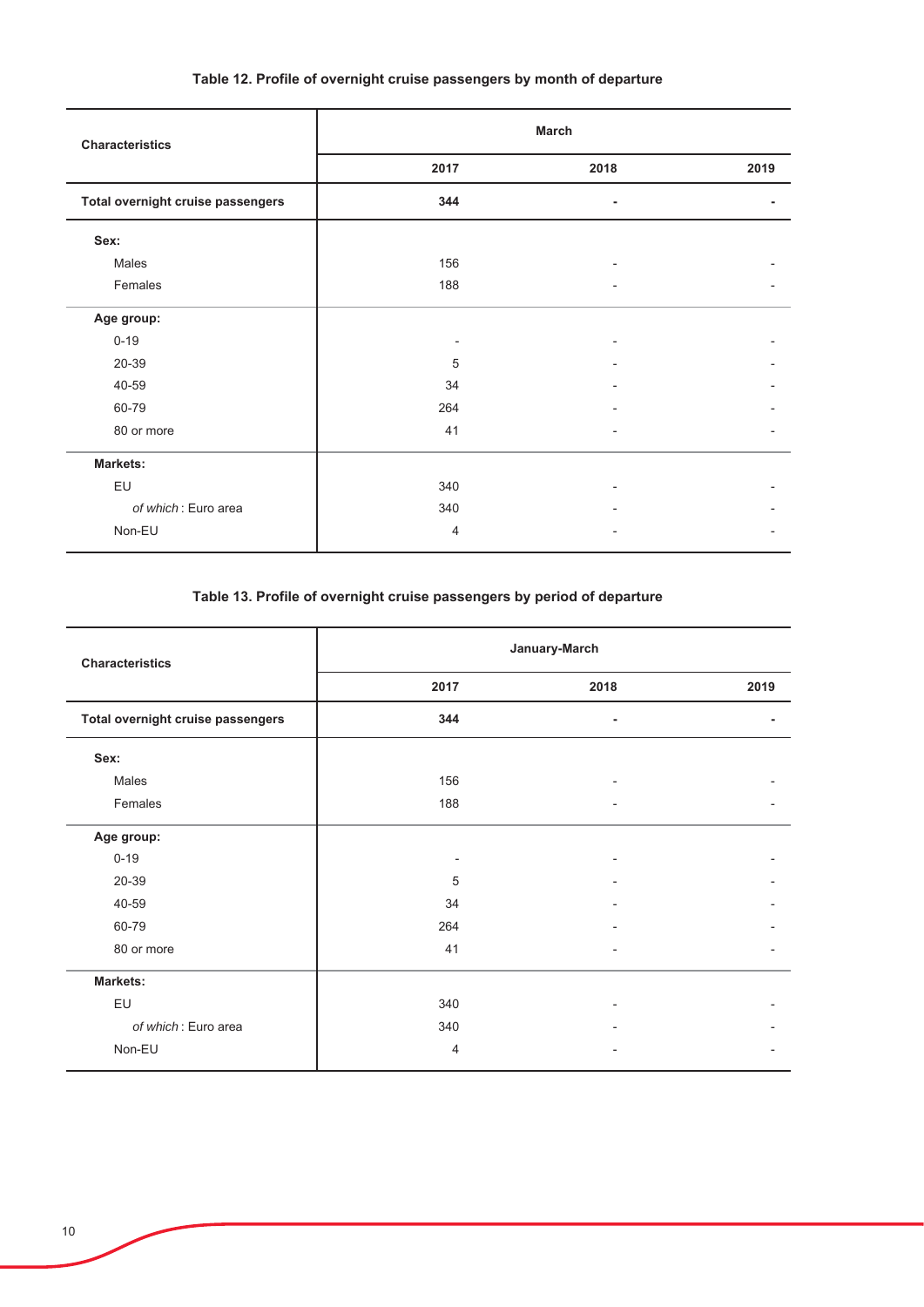#### **Methodological Notes**

- 1. This release focuses on Inbound Tourism, which comprises of activities of non-resident visitors travelling to Malta (i.e. outside their usual environment), and staying for not more than 12 consecutive months for leisure, business or other (corresponding) purposes.
- 2. Inbound tourism trips are collected from an ongoing frontier national survey known as Tourstat. Tourist air departures are collected through a continuous survey carried out at the departure lounge of the Malta International Airport. A two-stage sampling design is used to collect air passengers. In the first stage, alternate days and nights are selected. In the second stage, within each shift, a sample of passengers is selected systematically. Every crossing passenger is counted and respondents are selected using a pre-defined interval of  $1.20$  for air
- 3. Tourstat measures the number of tourist trips carried out during a particular reference month. These differ from the number of tourists in that the same person can make more than one trip during the same period.
- 4. Tourist sea departures are collected through a regular survey, conducted during three separate months every year at the Valletta Cruise Port. A quota sample is used to conduct sea passenger departures in which survey interviewers are guided to select people according to fixed quotas. Survey data is supplemented by administrative data provided by ferry operators.
- 5. Absolute and percentage changes between one survey estimate and another based on less than 1,500 tourists should be treated with caution and are represented in this news release by means of the dash symbol (-).
- 6. The monthly passenger departures data published by the Malta International Airport cannot be equated to the number of inbound tourists because the former is inclusive of departing Maltese and transit passengers
- 7. Data on cruise passengers who spent at least one night berthed on board their cruise ship in Malta is compiled on the basis of administrative records held by Transport Malta.
- 8. Arrivals and nights spent in time-share accommodation are being categorised in 'Private Accommodation' instead of 'Collective Accommodation' as per Eurostat recommendation. In this regard, there may be minor differences in these statistics and statistics published in tourism supply due to the fact that hotels report time-share accommodation under 'Collective Accommodation'.
- 9. Prior to comparing and interpreting differences between demand-side (based on Tourstat) and supply-side (based on Accomstat) tourism statistics, users are strongly advised to consult concept 8.3 of the NSO's metadata file (http://nso.gov.mt/metadata/reports.aspx?id=37).

#### 10. Definitions:

- . Usual Environment: The geographical area, though not necessarily a contiguous one, within which an individual conducts his regular life routines and shall be determined on the basis of the following criteria: the crossing of administrative borders or the distance from the place of usual residence, the duration of visit, the frequency of visit, the purpose of visit.
- . Traveller: A person who moves between different geographic locations, for any purpose and any duration.
- . Visitor: The three fundamental criteria used to distinguish visitors from travellers are:
	- $\mathbf{a}$ The trip should be to a place other than that of the usual environment, which would exclude short-distance local transport and commuting, i.e. more or less regular trips between the place of work/study and the place of residence;
	- The stay in the place visited should not last more than twelve consecutive months, beyond which the visitor would  $b$ become a resident of that place (from the statistical standpoint);
	- The main purpose of the visit should be other than the exercise of an activity remunerated from within the place  $\mathbf{c}$ visited, which would exclude migratory movements for work purposes.
- . Tourist: A visitor who stays at least one night in a collective or private accommodation in the place/country visited.
- . Inbound tourism: Comprises the activities of non-resident visitors travelling to Malta (i.e. outside their usual environment), and staying for not more than 12 consecutive months for personal, business or other purposes.
- . Total nights spent: Nights which a quest actually spends or is registered to spend in a collective accommodation establishment or in a private accommodation.
- . Average length of stay: The number of nights spent divided by the number of trips during a specified reference period.
- . Rented accommodation: consists of the following two sub-categories:
	- Collective accommodation: comprises hotels, questhouses, hostels, tourist villages, holiday complex, Bed & Breakfast and  $\mathbf{a}$ campsites.
	- Other rented accommodation: comprises holiday furnished premises (farmhouses, flats and villas), host families, marinas, <sub>b</sub> paid-convents, rented yachts and student dormitories.
- . Non-rented accommodation: comprises own private residence (owned dwellings, owned caravans and yachts), staying with friends or relatives (even if charged - includes also friends' private apartments) and other private accommodation (oil rig, free-convents or timeshare, etc.).
- . Total expenditure: refers to the amount that is going to be paid for the acquisition of consumption goods and services, as well as valuables during tourism trips. It includes expenditures by visitors themselves, as well as expenses that are paid for or reimbursed by others. Maltese residents are asked to budget the expenditures which they are about to incur when travelling abroad. The total expenditure is broken down by the following expenditure items:
	- Package expenditure: refers to the whole amount of money spent on transport, accommodation and others services such as rental of a car, activities or outings during the trip.